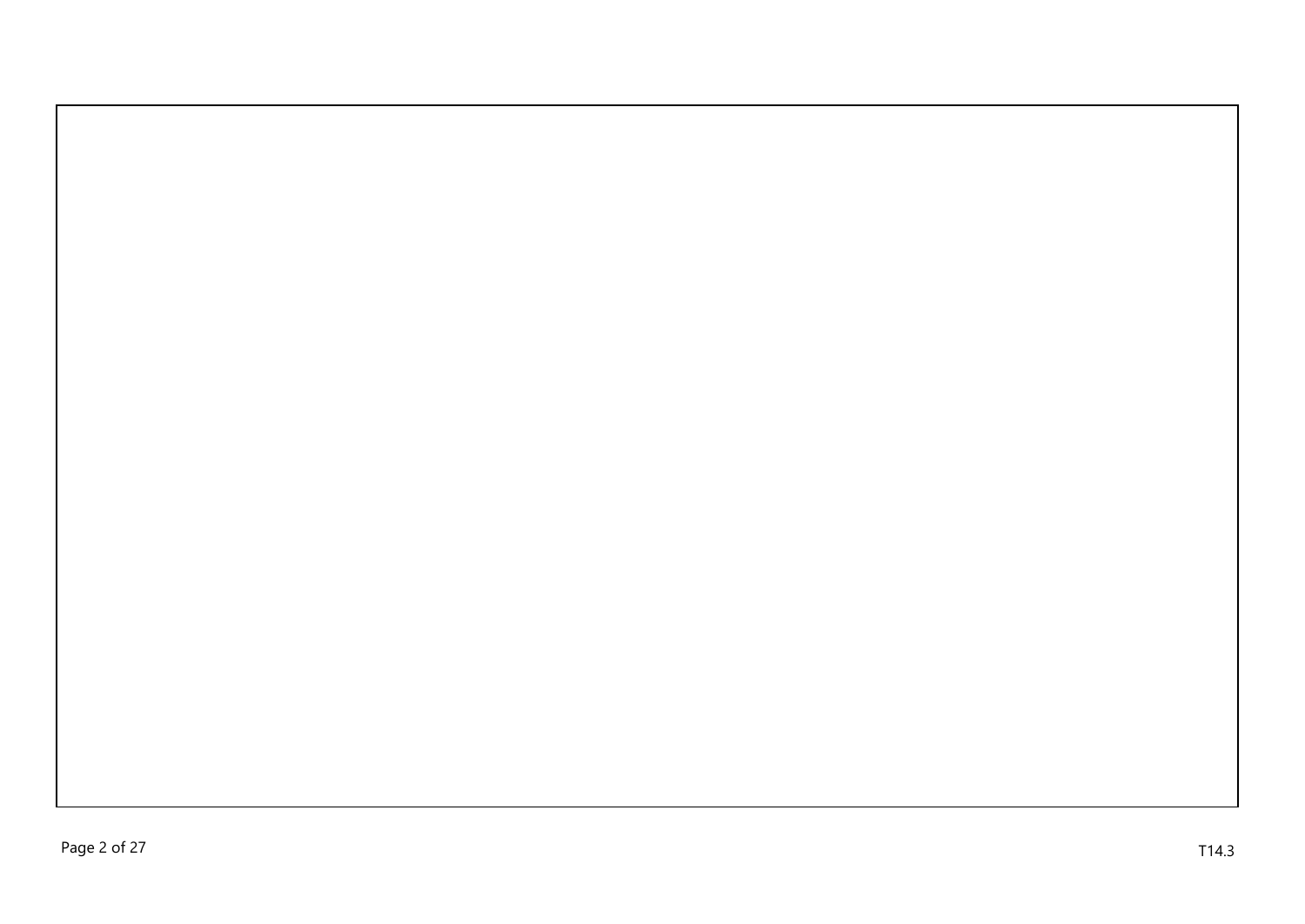| #              | Island | House Name         | Name                  | Sex | National ID | ، ه ، مر ه<br>د <u>،</u> بر ه       | ىئرىتر                                  |
|----------------|--------|--------------------|-----------------------|-----|-------------|-------------------------------------|-----------------------------------------|
| Male'          |        |                    |                       |     |             |                                     |                                         |
| $\vert$ 1      | Male'  | M. Aala            | Mohamed Aslam Rasheed | M   | A038596     | د . د څخه                           | ورەرو رەرە كەنبوتر                      |
| $ 2\rangle$    | Male'  | M. Aala            | Hussain Wisam         | M   | A152682     | و٠ دگری                             | برسكريش وسقو                            |
| $\vert$ 3      | Male'  | M. Aala            | Aishath Adam          | F   | A153425     | د . د څخه                           | و شده و دره<br>مگر شده مگر              |
| $\vert 4$      | Male'  | M. Aala            | Ahmed Adam            | M   | A153866     | و٠ دگری                             | ره رح ده<br>پرسرو پرترو                 |
| $\overline{5}$ | Male'  | M. Aala            | Zareena Mohamed       | F   | A250060     | و٠ دگری                             | تح بریٹر ۔ ویرو د                       |
| $\overline{6}$ | Male'  | M. Aala            | Ali Ashadh            | M   | A344468     | د . د څخه                           | كابح كالمشركة                           |
| 7              | Male'  | M. Aala            | Ibrahim fulhu         | M   | A357476     | د . د څخه                           | ە ھېمەر 23 دې<br>برھېمەر چە بولمىي      |
| 8              | Male'  | M. Affection Night | Adam Naseer           | M   | A000971     | ە بەرە شەھەتىدى                     | أيرده للكبيوير                          |
| $ 9\rangle$    | Male'  | M. Affection Night | Naseer Mohamed        | M   | A012675     | ە بەرە ئەشرىترىدە<br>ت              | بترجيعي وره دو                          |
| 10             | Male'  | M. Affection Night | Nizna Ibrahim         | F   | A093620     | ے میں مشرکت ہے<br>حسن میں مشرکت ہے  |                                         |
| 11             | Male'  | M. Affection Night | Dhon Hawwa            | F   | A120791     | ە بەرە ئەشرىكىدە ھ                  | یو ہ ر ہ یے<br>ترس پر د بح              |
| 12             | Male'  | M. Asuruma Villa   | ADHILA ISMAIL         | F   | A041400     | د · م <sup>ر د د</sup> ېروگونځه     | أشريحه المستحصي                         |
| 13             | Male'  | M. Asurumaa View   | Agisa Ibrahim         | F   | A050967     | و٠ ۵ سورو و ۵                       | ړې شه ره ټربرو                          |
| 14             | Male'  | M. Asurumaa View   | Ahmed Hayyan Adil     | M   | A350262     | د . م سورځ و م                      | גם גם גם מיכ מתב<br>גם בני הגיליית הבתב |
| 15             | Male'  | M. Asurumaa View   | Aminath Hamna Adil    | F   | A350263     | و٠ كەسىمىۋە                         | أأدبره بروائر أأورد                     |
| 16             | Male'  | M. Asurumaage      | Abdulla Ismail        | M   | A064643     | و . ه کروه وه و<br>و . ه کرونوی     | أرەقراللە برىشۇرېد                      |
| 17             | Male'  | M. Asurumaage      | Mohamed Adil          | M   | A087210     | و . ه کروه و و و و<br>و . ه کرونو و | ورەر دەرد                               |
| 18             | Male'  | M. Asurumaage      | Ibrahim Adil          | M   | A137964     | و . ه کروه و و و و<br>و . ه کرونو و | رە ئرىر ئىرگى                           |
| 19             | Male'  | M. Athens          | Abdul Azeez Adam      | M   | A026360     | و، مەھ س                            | גם כסג ב הינים                          |
| 20             | Male'  | M. Athens          | Mohamed Zahir         | M   | A032864     | ه ، مره مرت<br>د ۱ مره مرت          |                                         |
| 21             | Male'  | M. Athens          | Ahsan Zahir           | M   | A035187     | ه ، مره مرت<br>د ۱ مره مرت          | أروك عي المحر المحر بالرجمة             |
| 22             | Male'  | M. Athens          | Ahmed Zahir           | M   | A035188     | ه ۱۰ مهرس                           | رەرد ئمرىر                              |
| 23             | Male'  | M. Beauteen House  | Fathimath Safeenaz    | F   | A000460     | اد و مور محمد معموم الله            | أزودة سكريتني                           |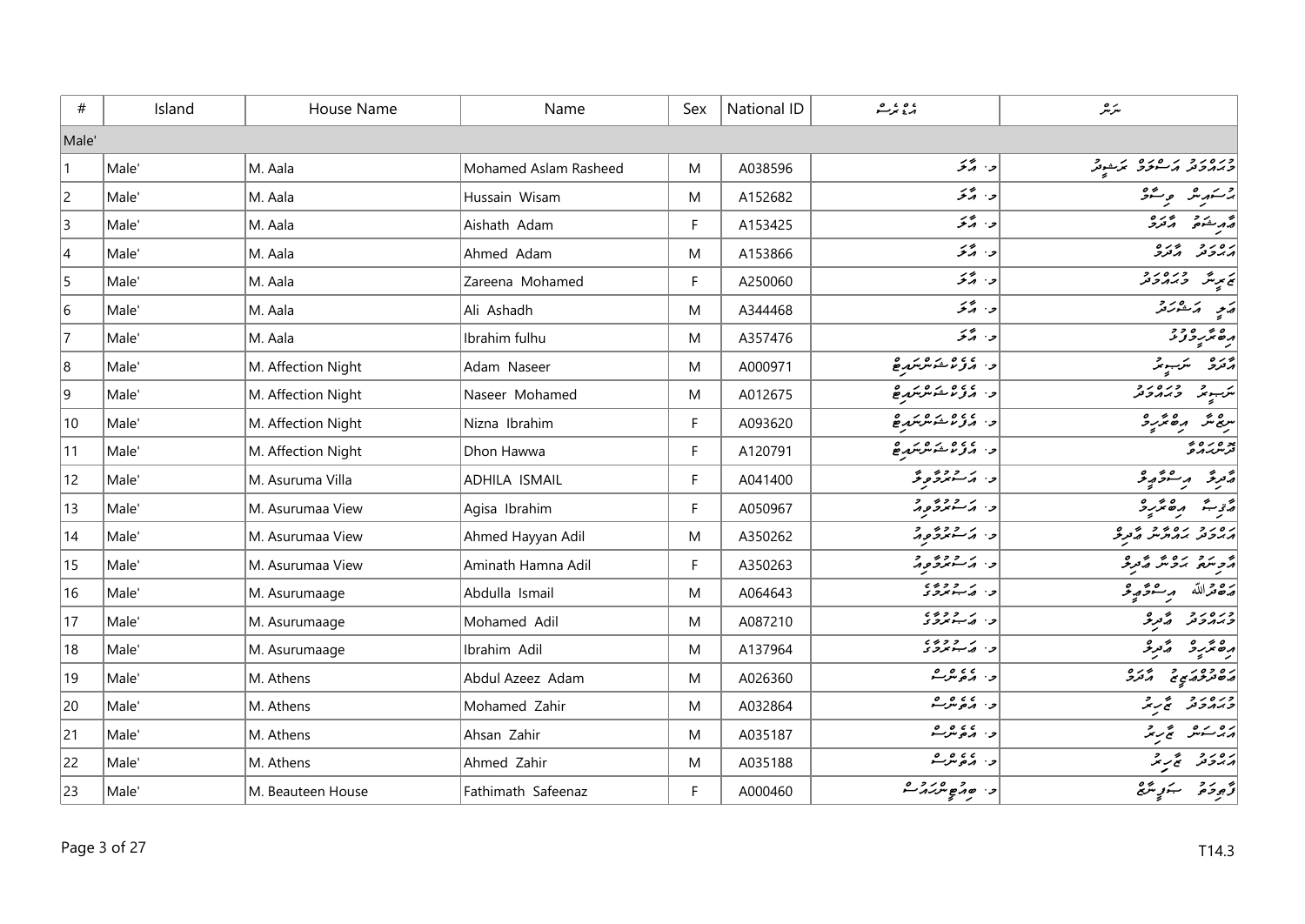| 24           | Male' | M. Beauteen House | Abdulla Shanoon                | M           | A034563 | د <sub>۱</sub> ۰ مورځ شرکه د ۱۰           | برە دالله<br>شەمترىتر                                                                                                                                                                                                            |
|--------------|-------|-------------------|--------------------------------|-------------|---------|-------------------------------------------|----------------------------------------------------------------------------------------------------------------------------------------------------------------------------------------------------------------------------------|
| 25           | Male' | M. Beauteen House | Rahma                          | F           | A036870 | و . ھەق ھەر كەر م                         | برە پ                                                                                                                                                                                                                            |
| 26           | Male' | M. Beauteen House | Adam Ali                       | M           | A040763 | د <sub>۱</sub> ۰ مورځ شرکه د م            | پە رە<br>مەنزۈ<br>ەتىر                                                                                                                                                                                                           |
| 27           | Male' | M. Beauteen House | Nasra Ali                      | F           | A046010 | د <sub>۱</sub> ۰ مورځ شرکه د ۱۰           | ىئرىشەتتر<br>ەكىپىيە                                                                                                                                                                                                             |
| 28           | Male' | M. Beauteen House | Mohamed Ali                    | M           | A053967 | د وړې شرکه ک                              | ورەرو كو                                                                                                                                                                                                                         |
| 29           | Male' | M. Beauteen House | Ali Didi                       | M           | A068234 | و و مرتو شرکرد ه                          | ړ و دردر<br>په پ                                                                                                                                                                                                                 |
| 30           | Male' | M. Beauteen House | Aishath Shabeena               | $\mathsf F$ | A077267 | د <sub>مو</sub> رځ شر <i>ن</i> د ک        | لأرشكم شكوش                                                                                                                                                                                                                      |
| 31           | Male' | M. Beauteen House | Mariyam Shanoora               | $\mathsf F$ | A102137 | د <sub>۱</sub> ۰ مورځ شرکه د م            | ر ه ر ه<br><del>ر</del> بربرگ<br>شە چەتقرىپىر                                                                                                                                                                                    |
| 32           | Male' | M. Beauteen House | Aminath Safna                  | F           | A122574 | د <sub>۱</sub> ۰ مورځ شرکه د ۱۰           | أرمز<br>سەۋىتر                                                                                                                                                                                                                   |
| 33           | Male' | M. Beauteen House | Hassan Ali                     | M           | A130487 | د <sub>ن</sub> م <sub>و</sub> رځ شرکه د ه | بزستەنتىر<br>ەتىر                                                                                                                                                                                                                |
| 34           | Male' | M. Beauteen House | Husna Ali                      | F           | A156725 | د <sub>۱</sub> ۰ مرکزم مرکزم د            | اي <u>ن مثل</u> ق الأمير                                                                                                                                                                                                         |
| 35           | Male' | M. Beauteen House | Ibrahim Rashihu Adam           | M           | A287853 | د <sub>۱</sub> ۰ مورځ مر <i>برد</i> ک     | مصرير رميد مده                                                                                                                                                                                                                   |
| 36           | Male' | M. Beauteen House | Fathimath Rimshau Adam         | $\mathsf F$ | A288448 | כי סתפייתו בי                             | و د د ده د د دره<br>و دوخو مرد شهر مدرد                                                                                                                                                                                          |
| 37           | Male' | M. Beauteen House | Ahmed Yamaan Musthaq           | M           | A332756 | و و مورځ شرکه ده                          | رەر د بەھ دەپرى<br>مەدىر مەشرىرىشى                                                                                                                                                                                               |
| 38           | Male' | M. Beauteen House | Fathmath Saffana               | F           | A334011 | د <sub>۱</sub> ۰ مورځ شرکه د ۱۰           | أزجوج والمتمر والمحمد                                                                                                                                                                                                            |
| 39           | Male' | M. Beauteen House | Hussain Nahil Mohamed          | M           | A344216 | د <sub>۱</sub> ۰ مورځ شرکه د ۱۰           | بر سکر مگر محمد از در در در در این محمد استان محمد استان در این در این در این در در این دست که دست که با کار د<br>محمد استان که در این دست که در این دست که دست که دست که دست که دست که دست که دست که دست که دست که دست که دست ک |
| 40           | Male' | M. Billoori Villa | Aishath Hassan                 | F           | A045674 | د· ۱۵۴۶ تومرو څر                          | ۇرمىشقى ئەسكەش                                                                                                                                                                                                                   |
| 41           | Male' | M. Billoorige     | MOHAMED AHMED                  | M           | A045675 | ه دو ده<br>د ۱۳۶۴ کار                     | כנסנכ נסנכ<br>כגמכ <mark>ט מ</mark> גכ <b>ט</b>                                                                                                                                                                                  |
| 42           | Male' | M. Billoorige     | IBRAHIM AHMED                  | M           | A056068 | ه دو ده<br>د ۱۳۶۴ کرد                     | دە ئەرد دەرد                                                                                                                                                                                                                     |
| $ 43\rangle$ | Male' | M. Billoorige     | MARIYAM AHMED                  | F           | A056126 | ه د هم د د ه<br>د ۱۰ هر د برد             | נפנס נפנד                                                                                                                                                                                                                        |
| 44           | Male' | M. Bolissafaru    | Ahmed Rasheed                  | M           | A034836 | د به خوړ کسونو تر                         | أيره برو محمد المحمد المحمد                                                                                                                                                                                                      |
| 45           | Male' | M. Bolissafaru    | Aishath Ali                    | F           | A035800 | د به محرور مسکو مر                        | أقهر شنقى أقدمي                                                                                                                                                                                                                  |
| 46           | Male' | M. Bolissafaru    | Aishath Ahmed Rasheed          | F           | A130921 | د په خوړ کرونو تر                         | وكرم شكرة وكروائه المراشوقر                                                                                                                                                                                                      |
| 47           | Male' | M. Bolissafaru    | Mohamed Aigan                  | M           | A130922 | د ، ځوه کورو                              | ورەرو مەتكى                                                                                                                                                                                                                      |
| 48           | Male' | M. Bolissafaru    | <b>Fathimath Ahmed Rasheed</b> | F           | A149257 | د به <i>محود گروند</i>                    | و د د د د د د برخونه                                                                                                                                                                                                             |
| 49           | Male' | M. Bolissafaru    | Mariyam Eeman                  | F           | A364194 | د په تورگرو تر                            | ويرمرو برؤش                                                                                                                                                                                                                      |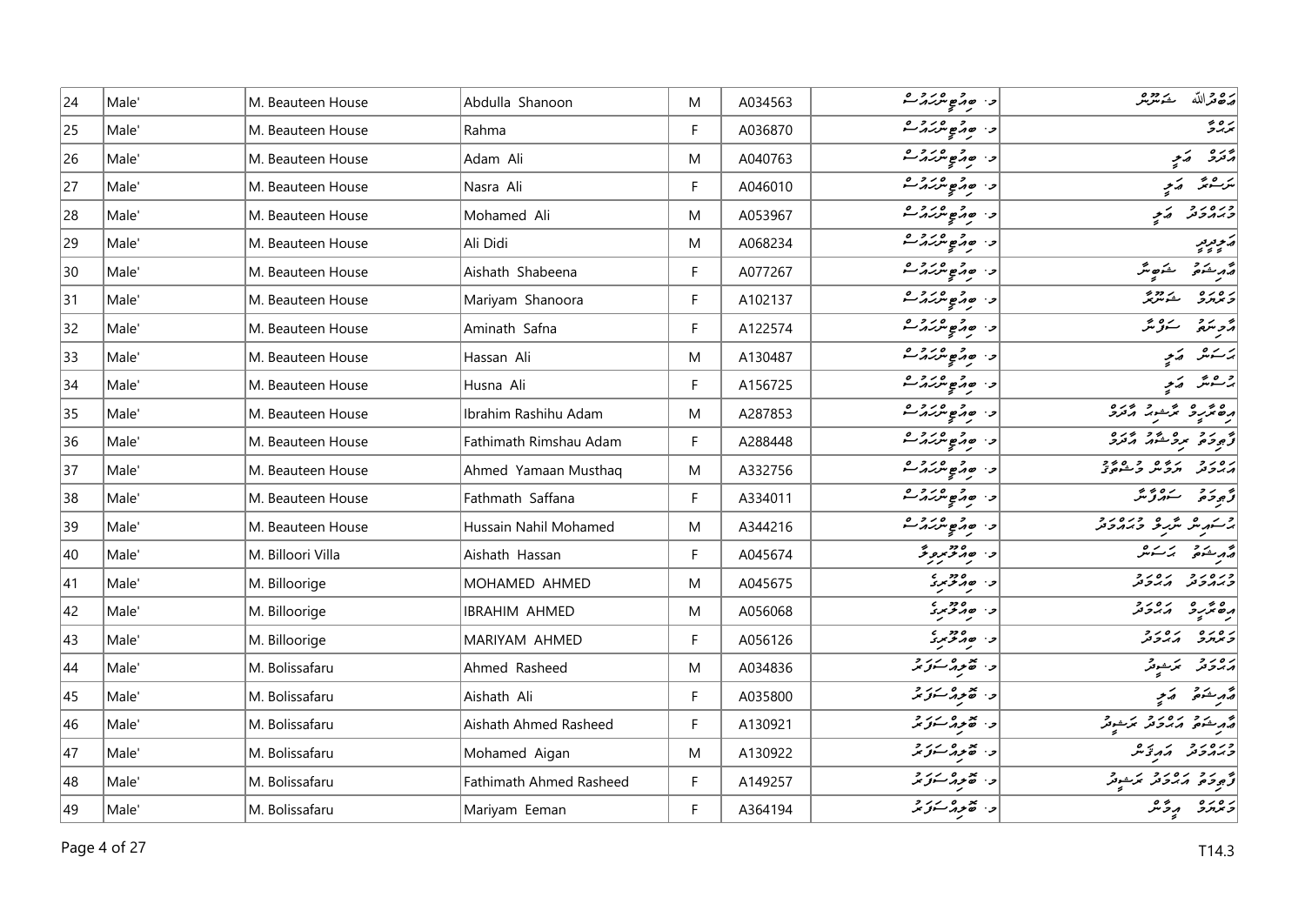| 50 | Male' | M. Carnationge    | Shada Ahmed                | F  | A040564 | و· گەرىكۇشۇمىرى                                              | شەنگر كەركەتل                                   |
|----|-------|-------------------|----------------------------|----|---------|--------------------------------------------------------------|-------------------------------------------------|
| 51 | Male' | M. Carnationge    | Niyadha Ahmed              | F. | A040565 | ى ، ئەگەرىكۇمىسى<br>سىرىگىرىشكەنلىرى                         | سرگرگر مرکز در د                                |
| 52 | Male' | M. Carnationge    | Jinada Ahmed               | F. | A040566 | و · م <sup>ه</sup> برنگزشتوسری                               | بے س <i>رگر مرکز در و</i>                       |
| 53 | Male' | M. Carnationge    | Hussain Niyaz              | M  | A040567 | ى ، ئەگەرىشۇمىرى<br>س                                        | يز سكر مثل المريدنج                             |
| 54 | Male' | M. Carnationge    | LATHEEFA ALI HASSAN        | F  | A048211 | و · مگا پریتن شرک ۵ ؟<br>ح · مگا پریتن شرکت مسرک             | څوړ کې ټکې                                      |
| 55 | Male' | M. Carnationge    | Fathimath Ziyada           | F  | A052411 | ى ، ئەگەرىكەن ھە <sup>ي</sup>                                | قرموخرة بالمراقر                                |
| 56 | Male' | M. Carnationge    | Mohamed Gasim              | M  | A077280 | ى ، ئەگەرىكەن ھە <sup>ي</sup>                                | و ر ه ر د<br>تر بر تر تر<br>ۇ سەۋ               |
| 57 | Male' | M. Carnationge    | Aishath Nashida            | F  | A092661 | ى ، ئەگەرىشۇمىرى<br>س                                        | مُ مرکز مُ سُرُٹ مَر                            |
| 58 | Male' | M. Carnationge    | Mariyam Suneydha           | F. | A102538 | ى ، ئەگەرىكۇمىسى<br>سىرىگىرىشكەنلىرى                         | رەرە ئەير                                       |
| 59 | Male' | M. Carnationge    | Mohamed Niyaz              | M  | A111897 | ى ، ئەگەرىكەن ھە <sup>ي</sup>                                | و ره ر د<br>تر پر ژنر<br>سرگرم                  |
| 60 | Male' | M. Carnationge    | Aminath Shahidha           | F. | A154781 | ى ، ئەگەرىكۇنىڭ بىرى<br>س                                    | د گر سر در مقرر تر                              |
| 61 | Male' | M. Carnationge    | Aishath Shureena           | F  | A167339 | ى ، ئەگەرىشۇمىرى<br>س                                        | ۇرمىشقى ئىشمېرىگر                               |
| 62 | Male' | M. Carnationge    | Mohamed Rassam Ahmed       | M  | A281746 | ى ، ئەگەرىكۇمىسى<br>سىرىگىرىشكەنلىرى                         | כנסנכ נס שם נסנכ<br>כגהכת ההייכ הגכת            |
| 63 | Male' | M. Carnationge    | Aminath Rasma Ahmed        | F  | A281752 | ى ، ئەگەرىشۇمىرى<br>س                                        |                                                 |
| 64 | Male' | M. Carnationge    | UYOON FAZEEL MOHAMED       | F  | A326882 | ى ، ئەگەرىكەن ھە <sup>ي</sup>                                | כמם צ'ייפ כממכת                                 |
| 65 | Male' | M. Carnationge    | Mohamed Yaniu Adam         | M  | A327119 | ى ، ئەگەرىشۇمىرى                                             | כנים ג'ב וקצייקה הבנים<br>בההבינה וקצייקה הבנים |
| 66 | Male' | M. Carnationge    | Ismail Maheel Abdul Raheem | M  | A343480 | ى ، ئەگەرتىشكەنلەرى<br>س                                     | مر عدود و ده موه مديد                           |
| 67 | Male' | M. Carnationge    | Ibrahim Aseel Abdul Raheem | M  | A343482 |                                                              | גם מגיב ה- כ גם מה מגיב                         |
| 68 | Male' | M. Carnationge    | Ahmed Arzan                | M  | A361128 | ى ، ئەگەرىكۇنىڭ بىرى                                         | גפגב גבגם                                       |
| 69 | Male' | M. Carnationge    | Hassan Arusham             | M  | A361228 | و ، ئەس ئىرىشۇمىرى                                           | برسكس مركز شكره                                 |
| 70 | Male' | M. Carnationmaage | Ahmed Siraj                | M  | A070358 | و . گمه برنگ بر ۵ ۶ <sup>ی</sup><br>و . گمه برنگر بشو مربو ی | ره ر و<br>پرېژنو سوبرقع                         |
| 71 | Male' | M. Carnationmaage | Ibrahim Siraj              | M  | A075487 |                                                              | وە ئۆر ئەنگى                                    |
| 72 | Male' | M. Carnationmaage | Mariyam Shunana Siraj      | F  | A077806 | و . گم پرسگورشگور دی.<br>د . گم پرسگور پس پرس                | رەرە دېرىر ب                                    |
| 73 | Male' | M. Carnationmaage | Khadeeja Jumana Siraj      | F  | A149826 | و . گم پرسگورشگور دی.<br>د . گم پرسگور پس پرس                | ئەرىق بى ئەش سومۇمى                             |
| 74 | Male' | M. Carrot         | Hafeeza Ahmed              | F  | A048906 | و . کا ترکھ                                                  | پروگر در پرورو                                  |
| 75 | Male' | M. Carrot         | Zeena Ahmed                | F. | A050126 | و . کا ترکھ                                                  | ىپ ئىش ئەيزەتتى<br>مەنبە ئەيزەتتى               |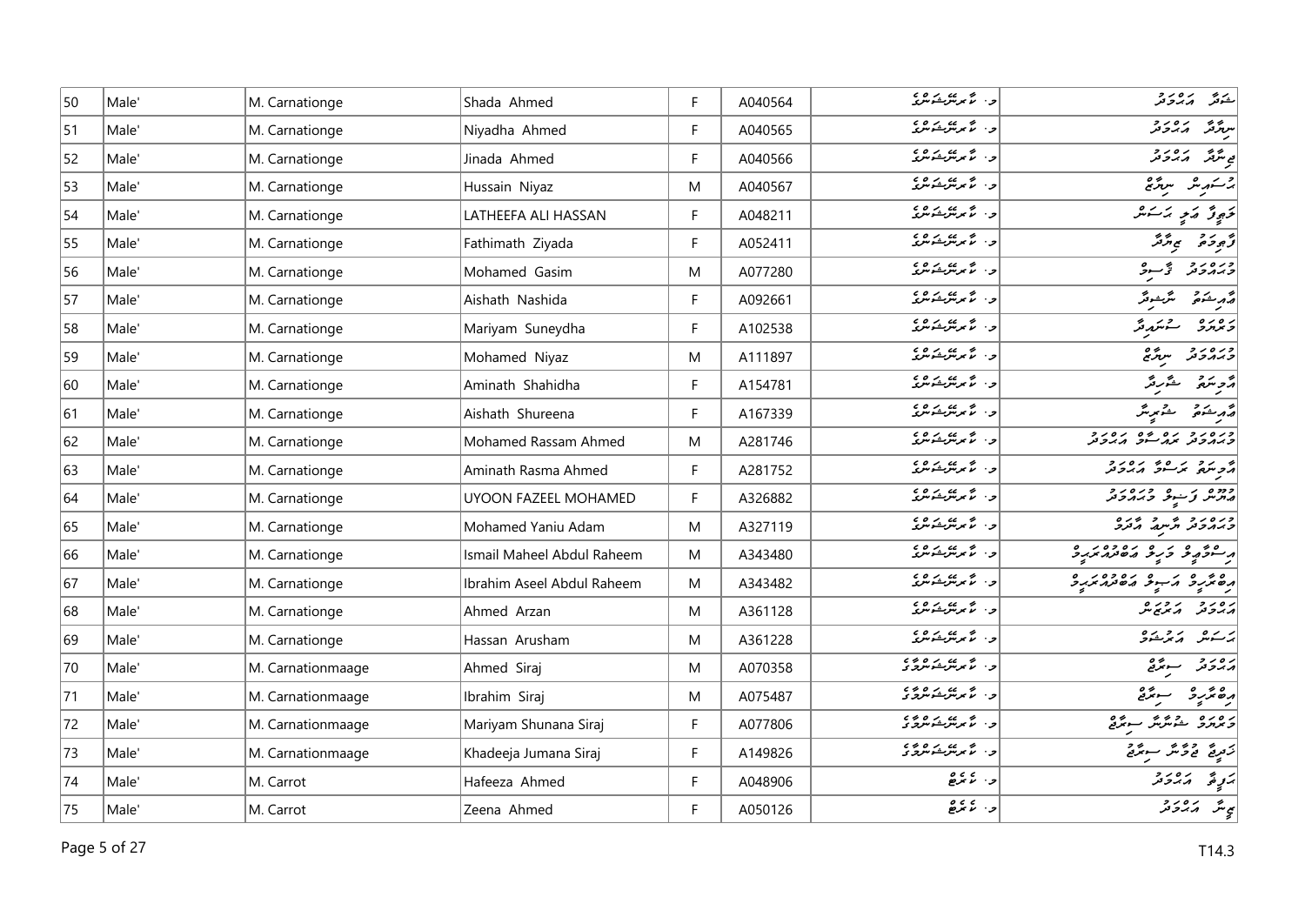| 76  | Male' | M. Carrot            | Arumeesha Dhon Thuththu<br>Yoosuf | F.          | A069706 | و . کامرچ                                    | ر چې شه بره ده ده ده.<br>مرکزې شه ترسمونه و سر |
|-----|-------|----------------------|-----------------------------------|-------------|---------|----------------------------------------------|------------------------------------------------|
| 77  | Male' | M. Carrot            | Shamha Ahmed                      | F           | A071902 | و . کامرچ                                    | شەھ بەرەر                                      |
| 78  | Male' | M. Carrot            | Neela Ahmed Najeeb                | $\mathsf F$ | A076943 | و . ما يرضح                                  | سرقى ئەرەر ئەس سىرتى ھ                         |
| 79  | Male' | M. Carrot            | Shamama Ahmed Najeeb              | $\mathsf F$ | A076944 | و· کامرچ                                     | أشوار والمردوح المرارح والمستورة               |
| 80  | Male' | M. Carrot            | Mohamed Mausoom                   | M           | A095016 | ر ، کو برھ<br>ح                              | כנסג כגי כמי                                   |
| 81  | Male' | M. Carrot            | Jinah Ahmed Najeeb                | M           | A121022 | و . ع نو ه                                   | مِی سَمَّرُ مَدَو مَر مِی صَ                   |
| 82  | Male' | M. Carrot            | Boolag                            | ${\sf M}$   | A126789 | وسيموهي                                      | دو د د<br>ن نو تړ                              |
| 83  | Male' | M. Carrot            | Mariyam Yumna                     | $\mathsf F$ | A153505 | و . ما يگرهج                                 | پرویژ<br>ر ه ر ه<br><del>ر</del> بربر د        |
| 84  | Male' | M. Carrot            | Aminath Sara                      | F           | A372294 | و . کامرچ                                    | سەئىر<br>أرمز تنهج                             |
| 85  | Male' | M. Chilhiyaajehige   | Fathimath Nashida                 | F           | A001065 | <br> - سموعه دگرفتی سری                      | تؤجرخا كالمتشوش                                |
| 86  | Male' | M. Chilhiyaajehige   | Hussain Imthiyaz                  | M           | A001066 | د · نمویورد تقریر ته<br>  د · نمویورد تقریر  | بر سکر مگر مرد و مرگز                          |
| 87  | Male' | M. Chilhiyaajehige   | Mariyam Zeenath                   | F           | A001067 | ه · نمویودگرفته برد<br>- نمویز گر            | د ۱۵ د ص سرچ                                   |
| 88  | Male' | M. Chilhiyaajehige   | Mohamed Nashid                    | M           | A045805 | <br> ح• سموعه دره کار در<br>                 | و ر ه ر د<br>تر پر ژنر<br>سرٌمشوتر             |
| 89  | Male' | M. Chilhiyaajehige   | Mariyam Nahida                    | F.          | A082558 | ه · نمویودگرفته برد<br>- نمویز گر            | ر ه ر ه<br><del>د</del> بربرگ<br>سرٌر ترٌ      |
| 90  | Male' | M. Chilhiyaajehige   | Aminath Nasheeda                  | F           | A092206 | ه · نمو د پژو کرد ؟<br>-                     | أرمز تر<br>سكرشوقكر                            |
| 91  | Male' | M. Chilhiyaajehige   | Fathmath Nadha                    | $\mathsf F$ | A092281 | و · کاری تاهیم کردگا<br>د · کاری تاهیم کردگا | قەدە ئىق                                       |
| 92  | Male' | M. Chilhiyaajehige   | Ahmed Affan                       | M           | A092282 | و · کموبردگار و<br>و · کموبرگار و            | גפניק גפשים                                    |
| 93  | Male' | M. Chilhiyaajehige   | Shaffan Mohamed                   | M           | A127667 | و · نمویو پژوگردگی<br>مرکز مرکز              | ره ده وره رو<br>شهرتی در دول                   |
| 94  | Male' | M. Chilhiyaajehige   | Shamman Mohamed                   | M           | A127677 | و · کاری تاهیم کردگا<br>د · کاری تاهیم کردگا | ره ده وره رو<br>شر <i>وه سر وب</i> روتر        |
| 95  | Male' | M. Chilhiyaajehige   | Hassan Ahsan                      | M           | A158581 | و · کامو پر گار کا<br>و · کامو پر گار کامو   | ىرىكىش كەرگىسى                                 |
| 96  | Male' | M. Chilhiyaajehige   | Mohamed Mizyaan                   | M           | A347290 |                                              | כנים ניפי פיבית.<br>כממכת פיציתית              |
| 97  | Male' | M. Croton            | Asima Hassan                      | F           | A032664 | و، مايرچىر                                   | ۇجۇ ئەسكىر                                     |
| 98  | Male' | M. Croton            | Nahyan Saleem                     | M           | A037480 | و، موھ ھو                                    | رە يەھەر ئىرو                                  |
| 99  | Male' | M. Dawly             | Nazeeha Ismail                    | F           | A116569 | احق عجمج                                     | ە سىۋەپە<br>ىئىي ج                             |
| 100 | Male' | M. Dawly Hulhangubai | MARIYAM ISMAIL                    | F           | A022705 | وبالمجمج ركز مردفقه                          | رەرە بەشگەپى                                   |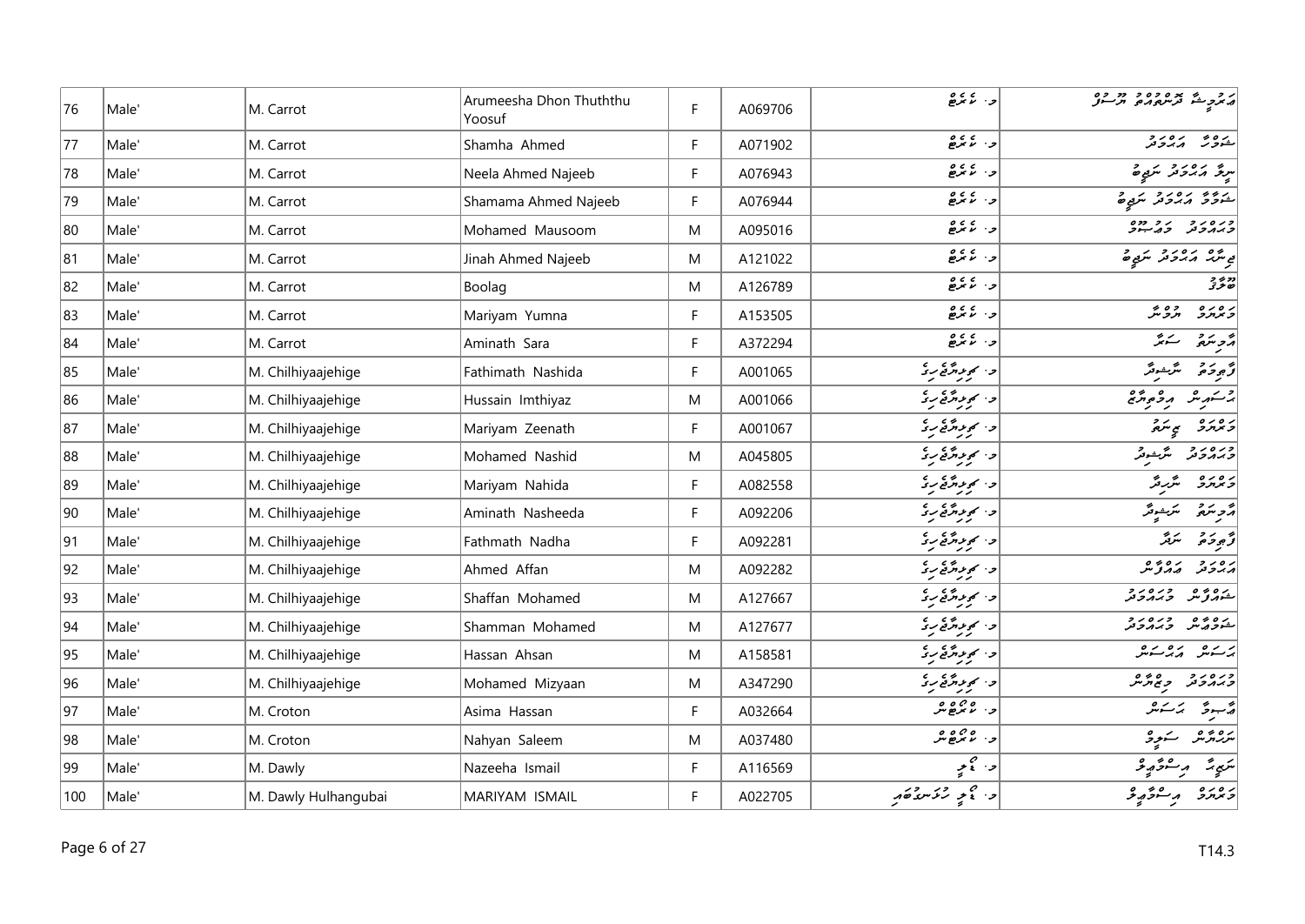| 101 | Male' | M. Dawly Hulhangubai        | Inasha Abdulla                    | F         | A120988 | والأمج ركز مردكار                                  | مرشرت وكافرالله                                    |
|-----|-------|-----------------------------|-----------------------------------|-----------|---------|----------------------------------------------------|----------------------------------------------------|
| 102 | Male' | M. Dew                      | Khadeeja Ismail                   | F         | A056165 | و· بور                                             | تَسِيعٌ مِ سُوَّمٍ وَ                              |
| 103 | Male' | M. Dhaannaage               | Aminath Hunaifa Mohamed Didi      | F         | A037105 | و . قرمرمبری                                       | أأديتم وتتمرؤ وبرورور                              |
| 104 | Male' | M. Dhaannaage               | MOHAMED IBRAHIM DIDI              | M         | A037108 | و . قرمرمبری                                       | ورەرو مەشرەترىر                                    |
| 105 | Male' | M. Dhaannaage               | Aishath Hunaina Mohamed Didi      | F         | A037112 | و . قرمرمبری                                       | أوالمستوهي ومتمر بمراكز والمرور والمحرور والمستوفي |
| 106 | Male' | M. Dhaannaage               | Ibrahim Hunaish Mohamed Didi      | M         | A037113 | و . قرمرمبری                                       | ره بر ده د شمېر شو د بر د د تر تر تر د             |
| 107 | Male' | M. Dhaannaage               | Fathimath Huwaiza Mohamed<br>Didi | F         | A037296 | و٠ قرمرمتری                                        | و د د در و در و در د                               |
| 108 | Male' | M. Dhaannaage               | Aminath Saada Ibrahim Didi        | F         | A047122 | و . قرمرمبری                                       | أأدينه كناكا أوه لايردور                           |
| 109 | Male' | M. Dhaannaage               | Bishara Ibrahim                   | F         | A076936 | و٠ قرمرمبری                                        | مشتر مقدرة                                         |
| 110 | Male' | M. Dhaannaage               | Ayesha Nazneen Ibrahim            | F         | A078017 | و . قرمرمبری                                       | ە ئەستە ئىتى ئېرىش مەھىرىد                         |
| 111 | Male' | M. Dhaannaage               | Aminath Shenaz Ibrahim            | F         | A078018 | و . قرمرمبری                                       | أتر مرد بي بي من مرد                               |
| 112 | Male' | M. Dhaannaage               | Fathimath Sanali Ibrahim          | F         | A078019 | و . قرمرمبری                                       | و و ده خشو ره ژبه                                  |
| 113 | Male' | M. Dhaannaage               | Kha'l Gurnani                     | M         | A431727 | و٠ قرمرمبرّي                                       | عارفه المحمد محمد محمد                             |
| 114 | Male' | M. Dharavandhoogey Uthuruge | Fathimath Nashida                 | F         | A048811 | ر ر ر د ه دده، د د د ه<br>د ۰ تربره سربر د د ه برد | وحجمج وحمح<br>سُرَشدورَّ                           |
| 115 | Male' | M. Dharavandhoogey Uthuruge | Zulaikha Jameel                   | F         | A060442 | ر ر ر د ه دوره د د د ه<br>د ۰ تربرو سرتری بره بری  | چ ئخرىر ش<br>تح تر بحر                             |
| 116 | Male' | M. Dharavandhoogey Uthuruge | Hawwa Nazla                       | F         | A128778 | ر ر ر د ه دوره د د د ه<br>د ۰ تربرو سرتری بره بری  | رەپ سەر                                            |
| 117 | Male' | M. Dharavandhoogey Uthuruge | Mohamed Nazeel                    | M         | A144427 | ر ر ر د ه دده، د د د ه<br>د ۰ تربرو سرتر د مو بر د | ورەرو شھو                                          |
| 118 | Male' | M. Dherahaa                 | Abdul Rasheed Mohamed             | M         | A026138 | و٠ تريزگ                                           | ג 2000 ב 2000 و 2000.<br>הסנג היינג ב הגבע         |
| 119 | Male' | M. Dherahaa                 | Abdulla Shan                      | ${\sf M}$ | A045703 | و . توپوگ                                          | <mark>َ پَرهِ تَرَ</mark> اللّهُ شَرْمَرُ          |
| 120 | Male' | M. Dherahaa                 | Ahmed Mihad                       | ${\sf M}$ | A060209 | و . فريزگ                                          | رەر دىر                                            |
| 121 | Male' | M. Dherahaa                 | Ali Hamdhoon                      | M         | A060392 | و . توپوگ                                          | ړې ده ده ه<br>د په پروترس                          |
| 122 | Male' | M. Dherahaa                 | Aishath Sheeza                    | F         | A076316 | و . توپوگ                                          | فمرشكوه سيتم                                       |
| 123 | Male' | M. Dherahaa                 | Hussain Rasheed                   | M         | A150484 | و . توپوگ                                          | برسكهر مكرجومر                                     |
| 124 | Male' | M. Dherahaa                 | Mohamed Zeek Hamdhoon             | M         | A394438 | و . توپوگ                                          | وره رو در وروه<br>د بروتر یې تر بروترس             |
| 125 | Male' | M. Dherahaa 1               | Shareefa Ibrahim                  | F.        | A041103 | و· قريمرً 1                                        | شەبرۇ رەھمەر                                       |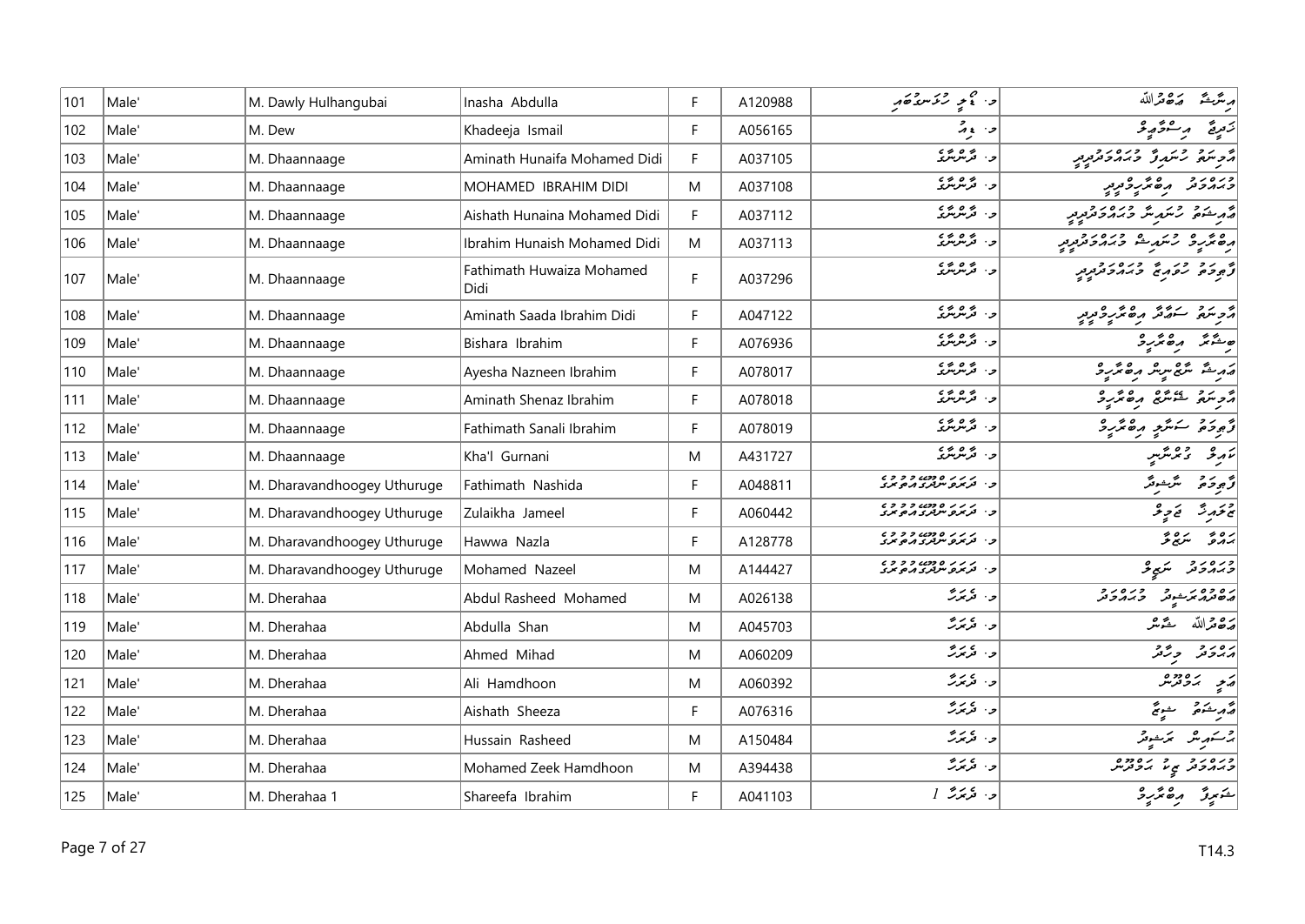| 126 | Male' | M. Dherahaa 1  | Fathimath Rasheed       | F  | A043203 | و· قریمر ٌ 1                      | توجوخوا المرتشوقر                              |
|-----|-------|----------------|-------------------------|----|---------|-----------------------------------|------------------------------------------------|
| 127 | Male' | M. Dherahaa 1  | Aishath Jasra Shaan     | F. | A131444 | و· قریمر ٌ 1                      | م دو ده و شور<br>مرکز شوی نی سویژ شورش         |
| 128 | Male' | M. Dhoores     | Abdulla Jameel          | M  | A001100 | و . دوی ه                         | برە دالله ق د د                                |
| 129 | Male' | M. Dhoores     | Athif Jameel            | M  | A011166 | و . دوي ه                         | أشجو فيحيى                                     |
| 130 | Male' | M. Dhoores     | Aminath Eenas Jameel    | F  | A011167 | و . توپورے                        | أأوسم أرشر فأوفر                               |
| 131 | Male' | M. Dhoores     | Abdulla Fahumee         | M  | A037965 | و . دوی ه                         | پره ترالله ترترچ                               |
| 132 | Male' | M. Dhoores     | Mohamed Mauroof Jameel  | M  | A039093 | و، توپورے                         |                                                |
| 133 | Male' | M. Dhoores     | Ahmed Mauroof Jameel    | M  | A040300 | و، توپورے                         | رور و روده د کرد                               |
| 134 | Male' | M. Dhoores     | Aimon Jameel            | M  | A050047 | و . قریر ک                        | أتهرجش فيحوفه                                  |
| 135 | Male' | M. Dhoores     | Aysha Athif Jameel      | F  | A057027 | و . دوي ه                         | ر .<br><i>مگر</i> شهر در آباد و به در در ایران |
| 136 | Male' | M. Dhoores     | Fathimath Elisha Jameel | F. | A057286 | و . فریز ک                        | توجوجو أوجيش فأجابي                            |
| 137 | Male' | M. Dhoores     | Maani Moosa Manik       | F  | A061276 | د به دور ه<br>د افريز ک           | أرؤس ومشوسره                                   |
| 138 | Male' | M. Dhoores     | MUAN MOOSA MANIK        | M  | A061277 | و . توپورے                        | כלים כביות כ                                   |
| 139 | Male' | M. Dhoores     | Aminath Mauroof Jameel  | F  | A154249 | و . قریر ک                        | أأوسع والمعمر فأولى                            |
| 140 | Male' | M. Dhoores     | Abdullah Mauroof Jameel | M  | A323320 | و . دوي ه                         | ره د الله ځه مرو مر و                          |
| 141 | Male' | M. Dhullisaage | Hassan Azman            | M  | A001374 | <sub>و</sub> . م <i>زه و</i> ستمو | ير سەش مەم ئەش                                 |
| 142 | Male' | M. Dhullisaage | Ibrahim Hamzil Naeem    | M  | A025490 | <sub>و</sub> . م <i>زه و</i> ستمی | رەپرىدى بروبرو بىر                             |
| 143 | Male' | M. Dhullisaage | Ahmed Mazin Naeem       | M  | A045638 | و· قرۇمۇرىمىتى                    | أرور و محمد سكرو المحمد                        |
| 144 | Male' | M. Dhullisaage | Aminath Ipthisha Naeem  | F. | A047342 | و· قرۇمۇرىمىچ                     | أأدجنه وإويش تنهوه                             |
| 145 | Male' | M. Dhullisaage | Mohamed Naeem           | M  | A057367 | و٠ تروگرمر <sup>وي</sup>          | ورەر ئىمەد                                     |
| 146 | Male' | M. Dhullisaage | Ismail Naeem            | M  | A061753 | و٠ تروگورگړي                      | برحتى يؤ سَمِي                                 |
| 147 | Male' | M. Dhullisaage | Fathimath Naeem         | F. | A068162 | و٠ ترو و ريمي                     | وً و دَهِ سَمِهِ وَ                            |
| 148 | Male' | M. Dhunthari   | Mohamed Mazin           | M  | A040468 | د. قرمتهوير                       | ورەرو گۈرىگ                                    |
| 149 | Male' | M. Dhunthari   | Hassan Zamil            | M  | A046372 | د . تر شهر سر                     | برسەنئى ئ <sub>ەتە</sub> بۇ                    |
| 150 | Male' | M. Dhunthari   | Aminath Azlifa          | F. | A046373 | د و تر شهر سر                     | أأزجر سكتم أأتجمح وتحر                         |
| 151 | Male' | M. Dhunthari   | Ahmed Shaazil           | M  | A046429 | و . ترسموس                        | پره پر په پیمې په کا                           |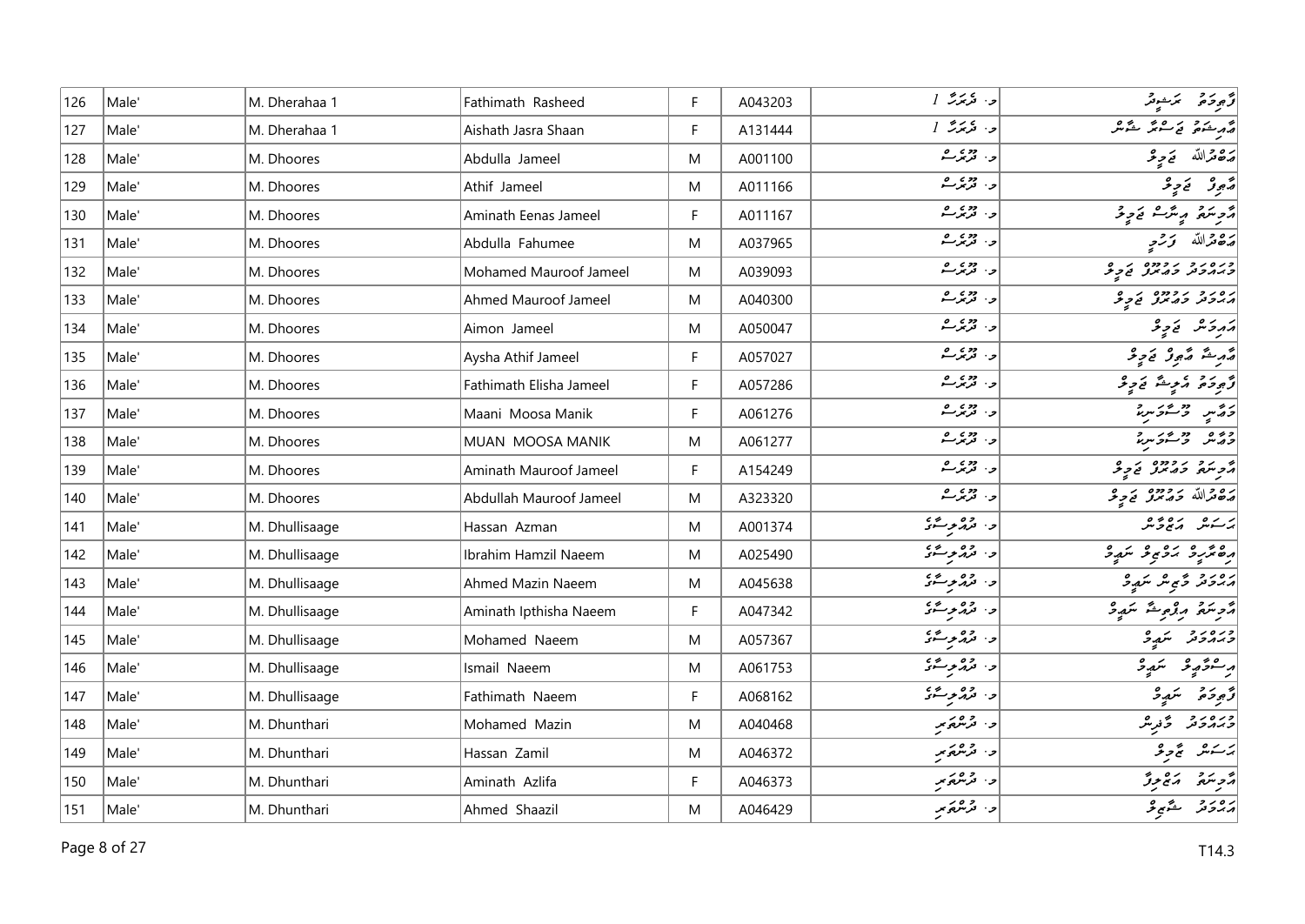| 152 | Male' | M. Dhunthari        | Hussain Aamil          | M         | A046430 | وسترشكوس                     | 2 سەر شەر ئەر                                                                                        |
|-----|-------|---------------------|------------------------|-----------|---------|------------------------------|------------------------------------------------------------------------------------------------------|
| 153 | Male' | M. Dhunthari        | Abdulla Yaamin         | M         | A046431 | و . ترسمبر بر                | <mark>بر22</mark> الله<br>وگرمر شر                                                                   |
| 154 | Male' | M. Dhunthari        | Aishath Aleefa         | F         | A055595 | و . قر شهر مر                | مەركىسى ئامرىق                                                                                       |
| 155 | Male' | M. Dhunthari        | Hassan Manik           | M         | A055875 | - قرمهوس                     | بر کے ملزمہ سربر                                                                                     |
| 156 | Male' | M. Dhushim          | Ahmed Nasih            | M         | A053956 | د . ترګرد                    | ىتزىبىدىر<br>ر ه ر د<br>م.رو تر                                                                      |
| 157 | Male' | M. Dhushim          | Hassan Azmi            | M         | A066322 | د . قرمرد ٌ                  | پرستمبر اړیځ پر                                                                                      |
| 158 | Male' | M. Dhushim          | Mariyam Abdul Kareem   | F         | A067207 | د . ترګرو                    | ג סגם גם פסג פ                                                                                       |
| 159 | Male' | M. Dhushim          | Moosa Hamee            | ${\sf M}$ | A100802 | د . تر برد                   | وحث الجمع                                                                                            |
| 160 | Male' | M. Dhushim          | Aminath Masha          | F         | A100803 | د· قرىرد                     | أأدرسهم أواحد                                                                                        |
| 161 | Male' | M. Dhushim          | Fathimath Mahy         | F         | A154853 | د· قرمرد <sub>گ</sub>        | ا تو بر در<br>ا<br>رمحي                                                                              |
| 162 | Male' | M. Fanriya          | Aishath Hana           | F         | A065749 | د. ئۇشىرىگە                  | و مر شو د<br>مر                                                                                      |
| 163 | Male' | M. Fanriya          | Aminath Waheed         | F         | A065750 | د. ئەشمەر                    | أأدحر المتمريح                                                                                       |
| 164 | Male' | M. Feeroazge 3      | Aishath Nushu Mauroof  | F         | A146873 | 3.3329.5                     |                                                                                                      |
| 165 | Male' | M. Feeroazuge       | Adam Ismail Manik      | M         | A004451 | و . و پرې د ،<br>و . و پرې د | ړو ره د څوړو سره                                                                                     |
| 166 | Male' | M. Feeroazuge       | Ahmed Raafil Ismail    | M         | A343062 | و. پېژبې د                   | ړ د د ټرو و مشو کړو                                                                                  |
| 167 | Male' | M. Feeroazuge-1     | Zileena Zahir          | F         | A061945 | د . پېژبنۍ ځ- ا              | پر موسّد گمچ سر مگر                                                                                  |
| 168 | Male' | M. Feeroazuge-1     | Mariyam Zunadh Zahir   | F         | A061947 | $1 - 2$ و ، و پرې د $\sim$   | رەرە دەۋر تەر                                                                                        |
| 169 | Male' | M. Feeroazuge-1     | Aishath Zehereen Zahir | F         | A061948 | د په موجودي -[               | و ديدو بي مار د د د کار د د                                                                          |
| 170 | Male' | M. Feeroazuge-1     | FATHIMATH ALI MANIKU   | F         | A250265 | $1 - 229$ و. و پرېږي د       | و بالمحر و به المحامل المحمد المحمد المحمد بالمحمد المحمد بالمحمد المحمد المحمد المحمد المحمد المحمد |
| 171 | Male' | M. Fenkani          | Aminath Umar           | F         | A295483 | - ئۇيۇرىئەس <sub>ىر</sub>    | ړ ده ده ده                                                                                           |
| 172 | Male' | M. Fiyaathoshimaage | Mohamed Athif          | M         | A036776 | و و پرتوروی                  | وره رو و و                                                                                           |
| 173 | Male' | M. Fiyaathoshimaage | Fathimath Sodhaf       | F         | A044815 | و و پرتوبرد و ،              | ژ <sub>نجو</sub> ځو سورزه                                                                            |
| 174 | Male' | M. Fiyaathoshimaage | Thorif Waheed          | M         | A047444 | و و پرتوبرد و ،              | ې <sub>چ مو</sub> ر <sub>ځ مړ</sub> يز                                                               |
| 175 | Male' | M. Fiyaathoshimaage | Jameela Ibrahim        | F         | A077625 | د· و پژونرونو                | في في في المستقبل المستقبل                                                                           |
| 176 | Male' | M. Fiyaathoshimaage | Shafag Naaz Athif      | F         | A130445 | د و پژونروی                  | أَخْتَرَىٰ مِنْ مُنْهَجْ وَ                                                                          |
| 177 | Male' | M. Fiyaathoshimaage | Ashfag Athif           | ${\sf M}$ | A167087 | د . پ <sub>ر پ</sub> ر پروتر | برعوقو مجموفر                                                                                        |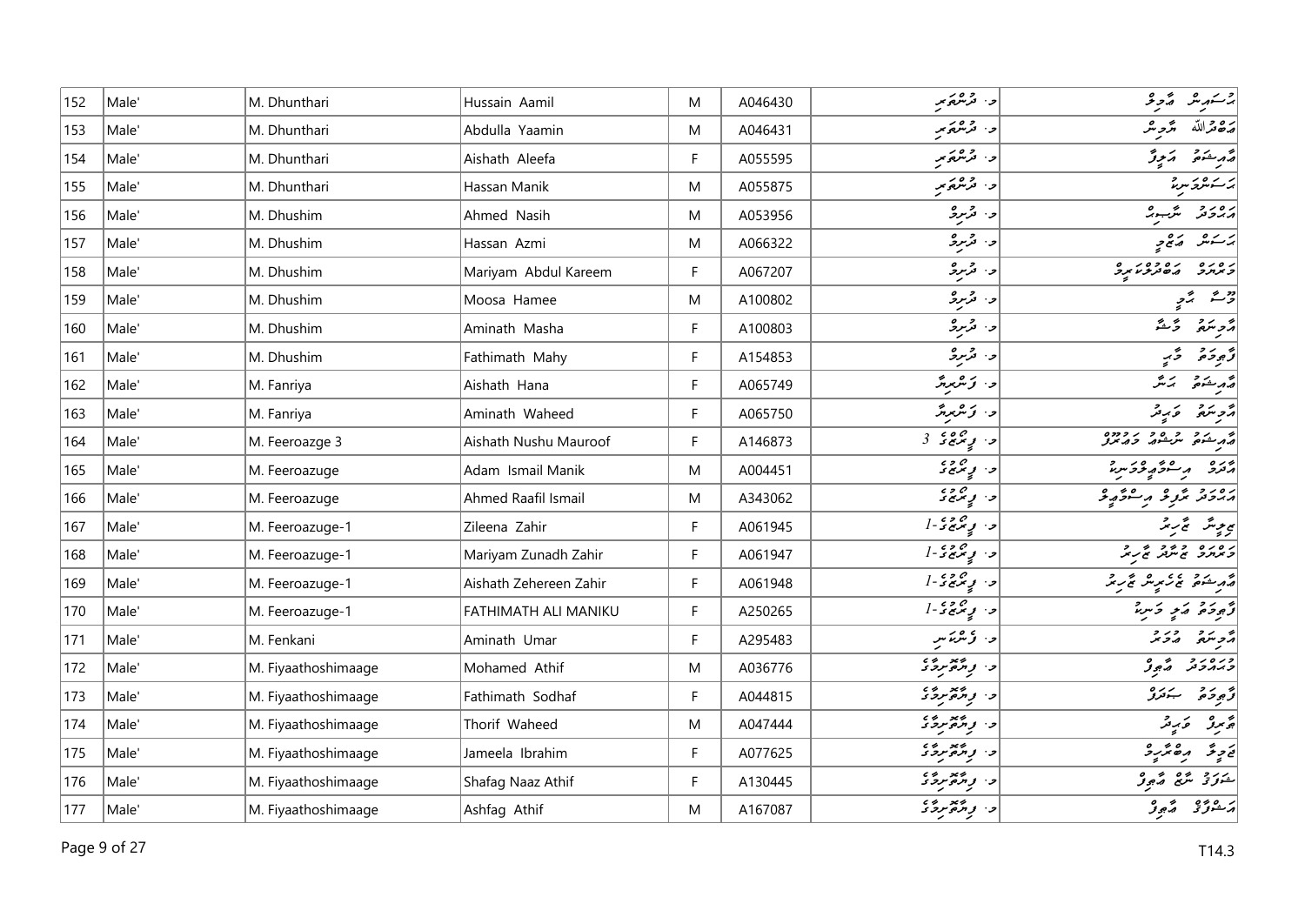| 178 | Male' | M. Fiyaathoshimaage | Measum Thorif Waheed       | M         | A337327 | د· و پژونرو دی                      | ويسكوه المجمرة المحارية           |
|-----|-------|---------------------|----------------------------|-----------|---------|-------------------------------------|-----------------------------------|
| 179 | Male' | M. Fiyaathoshimaage | Rifga Naaz Athif           | F.        | A355648 | د· و پژونرونی                       | بروتمته مهوز                      |
| 180 | Male' | M. Gogresmaage      | Mohamed Hussain            | M         | A000320 | بره ده ده ده<br>و۰ د د بر سور       | ورەرو ويهر                        |
| 181 | Male' | M. Gogresmaage      | Jameela Ibrahim            | F         | A012503 | پره ده وي.<br>د کرکر سوری           | ە ھەترىر ۋ<br>  تع تحٍ تَحْر      |
| 182 | Male' | M. Gogresmaage      | Shareefa Ali               | F         | A084069 | پره ده وي.<br>و۰ د د پرسود د        | شکیرڈ کامی                        |
| 183 | Male' | M. Gogresmaage      | Abdulla Rasheed            | M         | A096158 | پره ده وي.<br>د کرکر سرگر           | أرة قرالله تمتحيد                 |
| 184 | Male' | M. Gogresmaage      | Sadhuna Mohamed            | F         | A115579 | پره پره دي.<br>د کرکر سرد ک         | مەدەر <i>درەر</i> د               |
| 185 | Male' | M. Gogresmaage      | Shabana Mohamed            | F         | A115661 | بر ده ده ده د د و                   | أشكاه بمدارد                      |
| 186 | Male' | M. Gogresmaage      | Mohamed Siyad              | M         | A115662 | بر ده ده ده د د و                   | כנסנפ היית<br><i>כג</i> ונכת היות |
| 187 | Male' | M. Gogresmaage      | Hussain Shaheen            | M         | A152541 | پره ده وي.<br>د کارگر سوری          | ج سے مریش شیم سین میں<br> -<br> - |
| 188 | Male' | M. Gogresmaage      | Shadhiya Moahmed           | F         | A152551 | پره پره دي.<br>د کرکر سرگر          | شگرمرگر وبره رو                   |
| 189 | Male' | M. Gogresmaage      | Ahmed Rishwaan             | M         | A161269 | پره ده وي.<br>د کارگر سوری          | رەرو برىشۇش                       |
| 190 | Male' | M. Gogresmaage      | Saadhaa Mohamed            | F         | A332943 | پره ده وي.<br>د کارگر سوری          | سەر دىرە رو                       |
| 191 | Male' | M. Gogresmaage      | Mohamed Ikram              | M         | A334704 | بره ده و ده<br>د کرکر سوری          | כנסנג השיתב                       |
| 192 | Male' | M. Guleyseemuge     | Ahmed Hassan Maniku        | ${\sf M}$ | A009489 | وسيحوشون                            | גפגב ג' היותב יינו                |
| 193 | Male' | M. Guleyseemuge     | Zulaikha Hassan Didi       | F         | A009490 | و به وي وي<br>و کانورو              | فرخير تخريج بمسكومير وير          |
| 194 | Male' | M. Guleyseemuge     | Hassan Ahmed Manik         | M         | A009491 | و٠ ويوسوو و٢<br>و٠ وتؤسوو و         | ير کره در در در در                |
| 195 | Male' | M. Guleyseemuge     | Sobira Hassan              | F         | A009492 | و، ويوسوو،<br>و، وتوسوو،            | بثعثر بزخش                        |
| 196 | Male' | M. Guleyseemuge     | Hassan Maahee Ahmed Maniku | M         | A065714 | و ، و محور و ،<br>  و ، و توسعو و ، | يُسكس وَّرٍ إيراد وروسره          |
| 197 | Male' | M. Guleyseemuge     | Mohamed Maaiz Ahmed Maniku | M         | A065715 | د . وي . و ،<br> و . د توسيو د      | כמחכת כאמי המכתכתי                |
| 198 | Male' | M. Gulisthaanuge    | Abida Hassan               | F         | A011701 | و . و و ره و و ،                    | ړُّے پَرَ کور                     |
| 199 | Male' | M. Gulisthaanuge    | Laila Manik                | F         | A038139 | ه کور شوره                          | كحدق كالرم                        |
| 200 | Male' | M. Gulisthaanuge    | Aishath Gaadha             | F         | A038140 | و <sub>`</sub> و وسفوسمد            | مەرىشىمى ئەقر                     |
| 201 | Male' | M. Gulisthaanuge    | Athifa Hassan              | F         | A050164 | و و مه و ،<br>و و موسوم             | ړ پر پر شکس                       |
| 202 | Male' | M. Gulisthaanuge    | Mohamed Vishan             | M         | A050166 | و٠ وګور شوه سره                     | ورەرو ھڪس                         |
| 203 | Male' | M. Gulisthaanuge    | Ahmed Raaidh               | M         | A058962 | و . و و و و و و و و                 | رەر ئەر                           |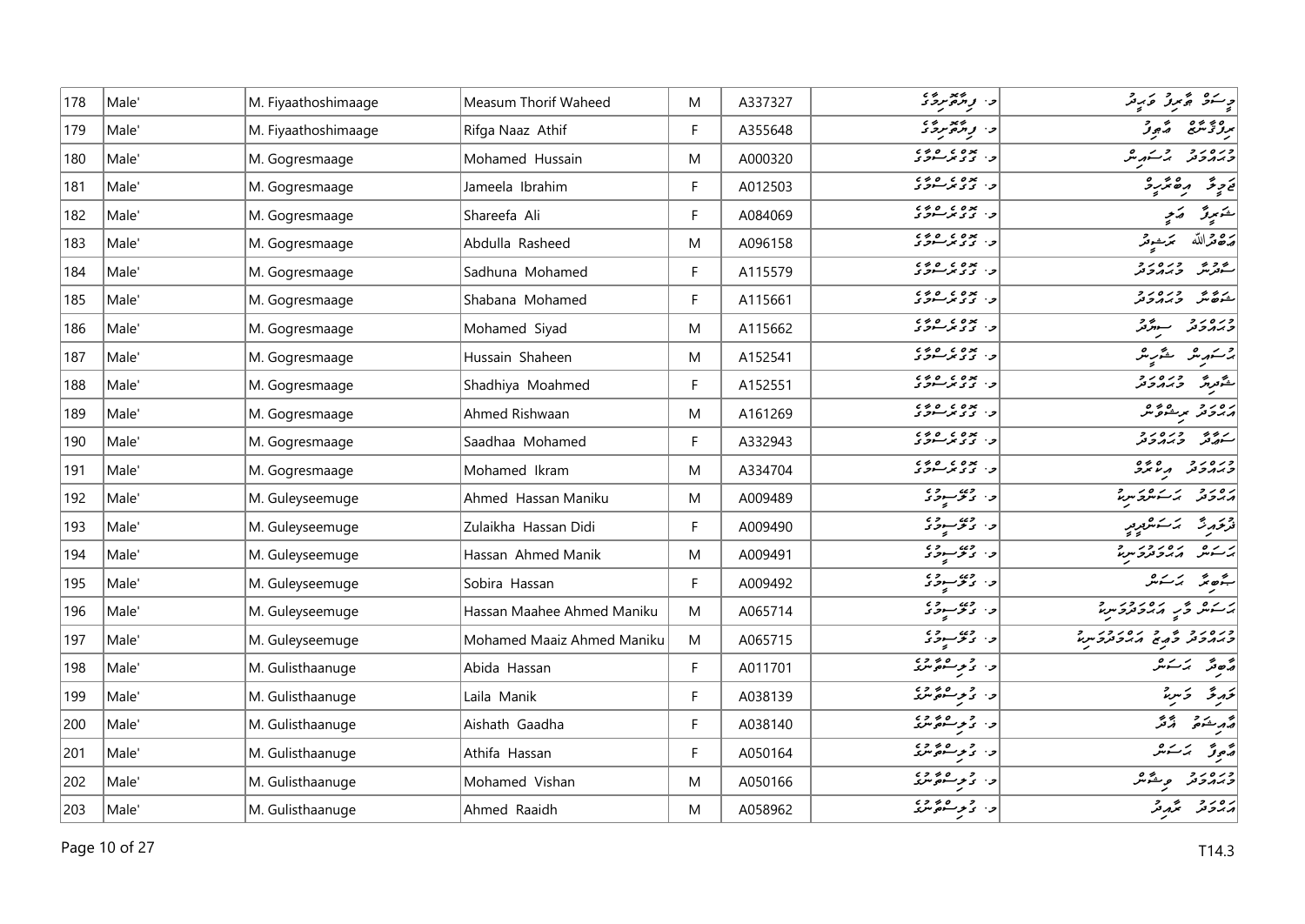| 204 | Male' | M. Gulisthaanuge    | Ali Hassan Manik        | M | A062762 | و . و و مرو و ،<br>و . و موسوم سرو   | ב הלייתובית                             |
|-----|-------|---------------------|-------------------------|---|---------|--------------------------------------|-----------------------------------------|
| 205 | Male' | M. Gulisthaanuge    | Alaya Manik             | F | A066308 | و . و و موسوء و ،                    | بر ره و ر په د                          |
| 206 | Male' | M. Gulisthaanuge    | Sophian Ali Shah Manik  | M | A066309 | و٠ وگوستموس                          |                                         |
| 207 | Male' | M. Gulisthaanuge    | Mohamed Riyaadh         | M | A068971 | و . و و و و و و و و و                | כנסנכ תיב<br>כגונכת תוצת                |
| 208 | Male' | M. Gulisthaanuge    | Naaid Ali               | M | A071323 | و و و وه و و و و و                   | شمرش وكمبر                              |
| 209 | Male' | M. Gulisthaanuge    | Alavi Chistan Manik     | M | A141426 | و . و و و و و و و و و                | أرو رئيو د ور                           |
| 210 | Male' | M. Hali             | Mohamed Naeem           | M | A084661 | وسمترو                               | בגםגב תגב                               |
| 211 | Male' | M. Hali             | Ali Ajlan Mohamed       | M | A146958 | و- ترو                               | د ده ده وره دو                          |
| 212 | Male' | M. Hudhu Asurumaage | Abdulla Shafeeu         | M | A032142 | و د در د ده د<br>و گروه سوپرو د      | ح صحرالله خورج                          |
| 213 | Male' | M. Hudhu Asurumaage | Saeeda Mohamed          | F | A034834 | و د در ووه و<br>و گلوهاسوپوری        | شهره دره د و                            |
| 214 | Male' | M. Hudhu Asurumaage | Sobira Mohamed          | F | A036346 | و د ور و و ده و<br>و . رتوړ سونورۍ   | سەھ ئىر<br>و ره ر د<br>تر پر ژمر        |
| 215 | Male' | M. Hudhu Asurumaage | Arifa Mohamed           | F | A041114 | و و در و و ده د<br>و ۱ رتوړ سوبرو ی  | و ره ر د<br><i>و بر</i> و تر<br>ومجموقر |
| 216 | Male' | M. Hudhu Asurumaage | Umayr Shafeeu           | M | A048321 | و و در و و ده و<br>و . رکزه سوپرو ی  | جۇ ئەر ئىكتى ئەر ج                      |
| 217 | Male' | M. Hudhu Asurumaage | Ahmed Shafeeu           | M | A049215 | و و در و و ده د<br>و ۱ رتوړ سوبرو ی  | دەر د سكوپەر                            |
| 218 | Male' | M. Hudhu Asurumaage | Khadeeja Mohamed        | F | A053692 | و و در و و ده و<br>و ۱ رتور سومرو ی  | كزمرقح وبرودور                          |
| 219 | Male' | M. Hudhu Asurumaage | Hassan Shafeeu          | M | A056044 | و و در و و ده د<br>و ۱ رتوړ سوبرو د  | پرستہ شورتہ                             |
| 220 | Male' | M. Hudhu Asurumaage | Aminath Nasira          | F | A056060 | و و در و و ده د<br>و . رتوه سوپرو د  | مُ حِسَرَةٌ سُرْجِعَهُ                  |
| 221 | Male' | M. Hudhu Asurumaage | Aishath Ardene Rasheed  | F | A056061 | و د در و وه و<br>و . رتوړ سوبرو و    | أقمر مشكر أقريب تكرمون                  |
| 222 | Male' | M. Hudhu Asurumaage | Abida Mohamed           | F | A056161 | و و در و و ده د<br>و ۱ رتوړ سوبرو ی  | أشهر وره دو                             |
| 223 | Male' | M. Hudhu Asurumaage | Aishath Nahusha Ali     | F | A059905 | و و در و و ده د<br>و ۱ مرکزمانسونورو | مەر خىق سىرلىشى مەج                     |
| 224 | Male' | M. Hudhu Asurumaage | Hussain Mohamed Shafeeu | M | A065895 | و و در و و ده و<br>و . رکوه سوپورۍ   | و مسره وره دو شوره                      |
| 225 | Male' | M. Hudhu Asurumaage | Mohamed Haisham         | M | A092558 | و و در و و ده و<br>و ۱ رتور سومرو ی  | ورەرو ئەبنو                             |
| 226 | Male' | M. Hudhu Asurumaage | Ismail Jazlan           | M | A166769 | و د در د ده د<br>و گروه سوپرو د      | ر مۇرپۇ يىمۇش                           |
| 227 | Male' | M. Hudhu Asurumaage | Hassan Ajeel            | M | A166877 | و د در ووه و<br>و گلاه سوپروی        | پرسترس اړیږ و.                          |
| 228 | Male' | M. Hudhu Asurumaage | Ziyan Mohamed Shafeeu   | M | A330010 | و و و ر و و و ی<br>و ۰ رتورب بدیوی   | ې گرىگ دى. دى دى ئور                    |
| 229 | Male' | M. Hudhu Asurumaage | Rauha Aishath Shafeeu   | F | A330011 | و و در و و ده و<br>و . رتوړ جوړو ی   | بروه المراسكرو الشورالا                 |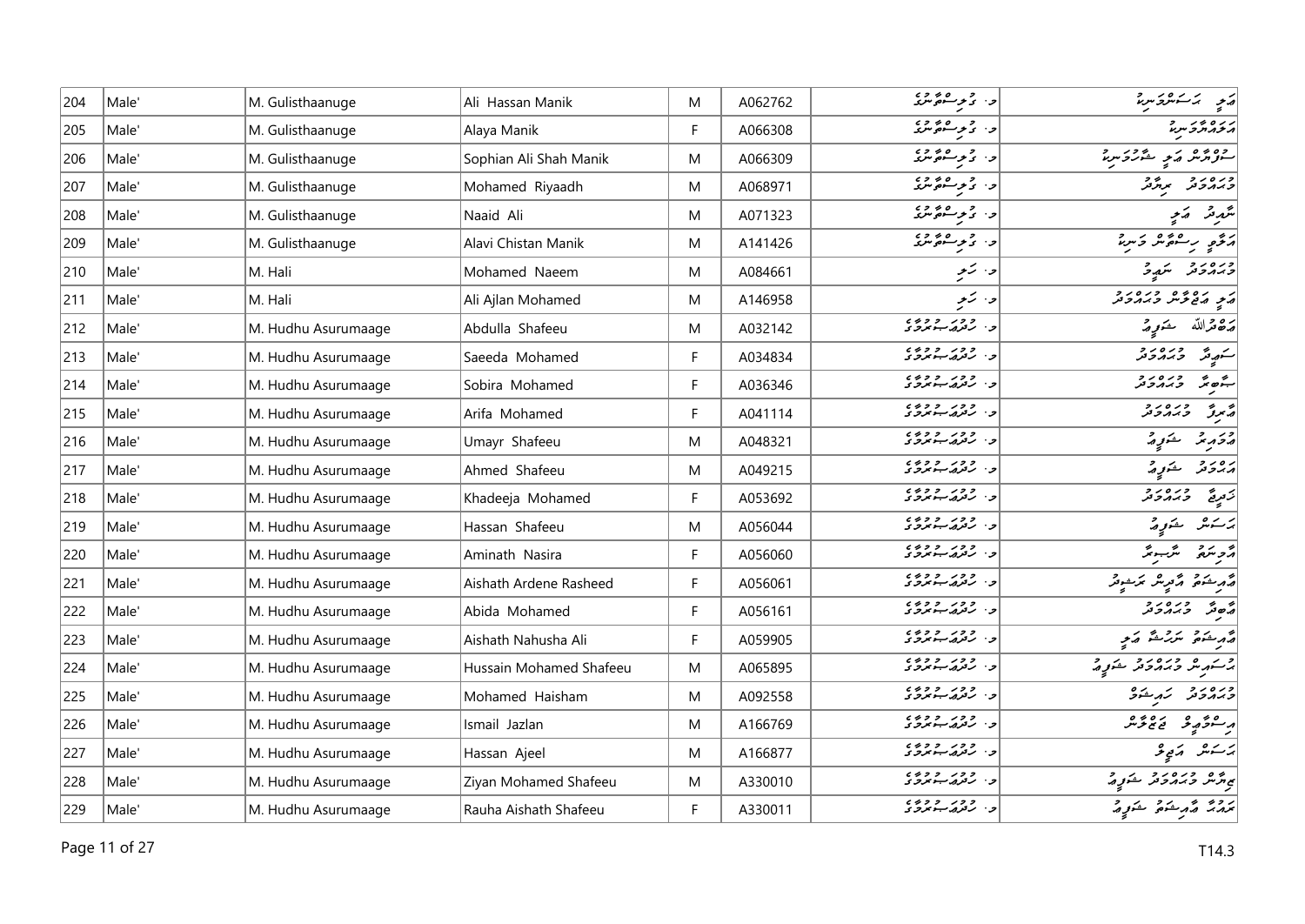| 230 | Male' | M. Hudhu Asurumaage                 | Ainie Aminath Shafeeu       | F           | A342702 | و د در و وه و<br>و . رتوړ سوبرو و                           | مكرس كمرسكة المكرورة                              |
|-----|-------|-------------------------------------|-----------------------------|-------------|---------|-------------------------------------------------------------|---------------------------------------------------|
| 231 | Male' | M. Hudhu Carnation                  | Aishath Moosa Didi          | F           | A049015 | و . روده برنتوسکرد .<br>و . رود برنتوسکر                    | ر<br>په شکو و شورتر<br>په شکو و                   |
| 232 | Male' | M. Hudhu Carnation                  | Dr Rukhsana Ahmed           | F           | A052722 | و بەردە ئەتەرى<br>بەر بەلەر ئەتەرىشەنل                      | دىر بررى ئەش بەر بەر د                            |
| 233 | Male' | M. Hudhu Carnation                  | Ihusana Ahmed               | F           | A058930 | و . روده برنتوسکرد .<br>و . رود برنتوسکر                    | مەرشىقىتى مەردىر                                  |
| 234 | Male' | M. Hudhu Carnation                  | Mohamed Yazeed Abdul Sattar | M           | A095462 | و به اروپه برنک <sub>ش</sub> مش کلی<br>سرانس کلی موسود کلیک | 2007 - 2007 - 2007 - 2007<br>במחכת תשת הסתח - הסת |
| 235 | Male' | M. Hulhuvehi                        | Fathimath Haleem            | F           | A046656 | وسيمروني                                                    | ۇۋەقق بەددە                                       |
| 236 | Male' | MM.<br>Huvadhugadhakoalhigeyuthurug | Ahmed Ismail                | M           | A059708 | ور ور در 0 به وو و c<br>و· رونږي تر <i>y نړۍ دره پرې</i>    | رەر دەپرو                                         |
| 237 | Male' | M.<br>Huvadhugadhakoalhigeyuthurug  | <b>AISHATH ISMAIL</b>       | F           | A120190 | و د و د ر د ۵<br>و ۰ کوترۍ تر <i>۷ لا</i> ی <i>۸ و بر</i> ۍ | و ديدو م شوگه د                                   |
| 238 | Male' | M. Huvandhugadhakoalhige            | Ahmed Aneeth                | M           | A022206 | و . د حرک در د د د ه<br>و . مرگو سرپرو ترما بو د            | بروترو<br>مرسرة                                   |
| 239 | Male' | M. Huvandhugadhakoalhige            | Mohamed Imaz                | M           | A022207 | و . گوگس در ده د .<br>و . گوگس در در تر تا بو د             | כנסנב בב<br>בגרבת רבב                             |
| 240 | Male' | M. Huvandhugadhakoalhige            | Ali Riza                    | M           | A023111 | و . حرم معرور و<br>و . مرمح سرپر <sub>ک</sub> ور در د ی     | ړَم مرتّ                                          |
| 241 | Male' | M. Huvandhugadhakoalhige            | Abdul Sattar Mohamed        | M           | A034951 | و . گوگس در ده د .<br>و . گوگس در در تر تا بو د             | ג ם כם גם 4 כ כ ב כ ב ב<br>ג ס ב ג ג ה ב ג ג ב ב  |
| 242 | Male' | M. Huvandhugadhakoalhige            | Aminath Ali Manik           | $\mathsf F$ | A040405 | و . حرم معرور و<br>و . مرمح سرپر <sub>ک</sub> ور در د ی     | أأوسكم أأكم وكالمراثر                             |
| 243 | Male' | M. Huvandhugadhakoalhige            | Abdulla Mohamed             | M           | A044291 | و . گوگس در ده د .<br>و . گوگس در در تر تا بو د             | و ر ه ر و<br><i>و پر</i> و تر<br>برە تراللە       |
| 244 | Male' | M. Huvandhugadhakoalhige            | Mohamed Nasheeth Thoha      | M           | A048491 | و د مرکز دره د و<br>و . مرکز سرهرو توریم نو و               | ورەرو برڪوچ ۾ ح                                   |
| 245 | Male' | M. Huvandhugadhakoalhige            | Thoha Mohamed               | M           | A055973 |                                                             | په دره د د                                        |
| 246 | Male' | M. Huvandhugadhakoalhige            | Ahmed Inaz                  | M           | A067542 | و د کره ور د ۵<br>و گره سرهری تعریم نوی                     | پروژنر<br>ەر سرچ                                  |
| 247 | Male' | M. Huvandhugadhakoalhige            | Ibrahim Nimaz               | M           | A067562 |                                                             | ە ھەترىر <sup>ى</sup><br>س<br>سردسم               |
| 248 | Male' | M. Huvandhugadhakoalhige            | Hawwa Zahira                | F           | A076905 |                                                             | رە پە<br>ىتى سەتتىر                               |
| 249 | Male' | M. Huvandhugadhakoalhige            | <b>AISHA IBRAHIM</b>        | F           | A077063 | و . حرم معرور و<br>و . مرمح سرپر <sub>ک</sub> ور در د ی     | دە ئەرج<br>رژمەشە                                 |
| 250 | Male' | M. Huvandhugadhakoalhige            | Aishath Zunaira             | F           | A078880 |                                                             | تح سرّمہ مگر<br>ور مشرح<br>مرکز مشترک             |
| 251 | Male' | M. Huvandhugadhakoalhige            | Fathmath Rizfa              | F           | A080432 | و٠ رو سربره و د و م<br>و٠ رو سربرو ترما بو و                | وٌجوحهُ<br>ىرىخ تۇ                                |
| 252 | Male' | M. Huvandhugadhakoalhiqe            | Aishath Azfa                | F           | A080433 | و . د حرک در د د د ه<br>و . مرگو سرپرو ترما بو د            | د.<br>مگر شوی مره و                               |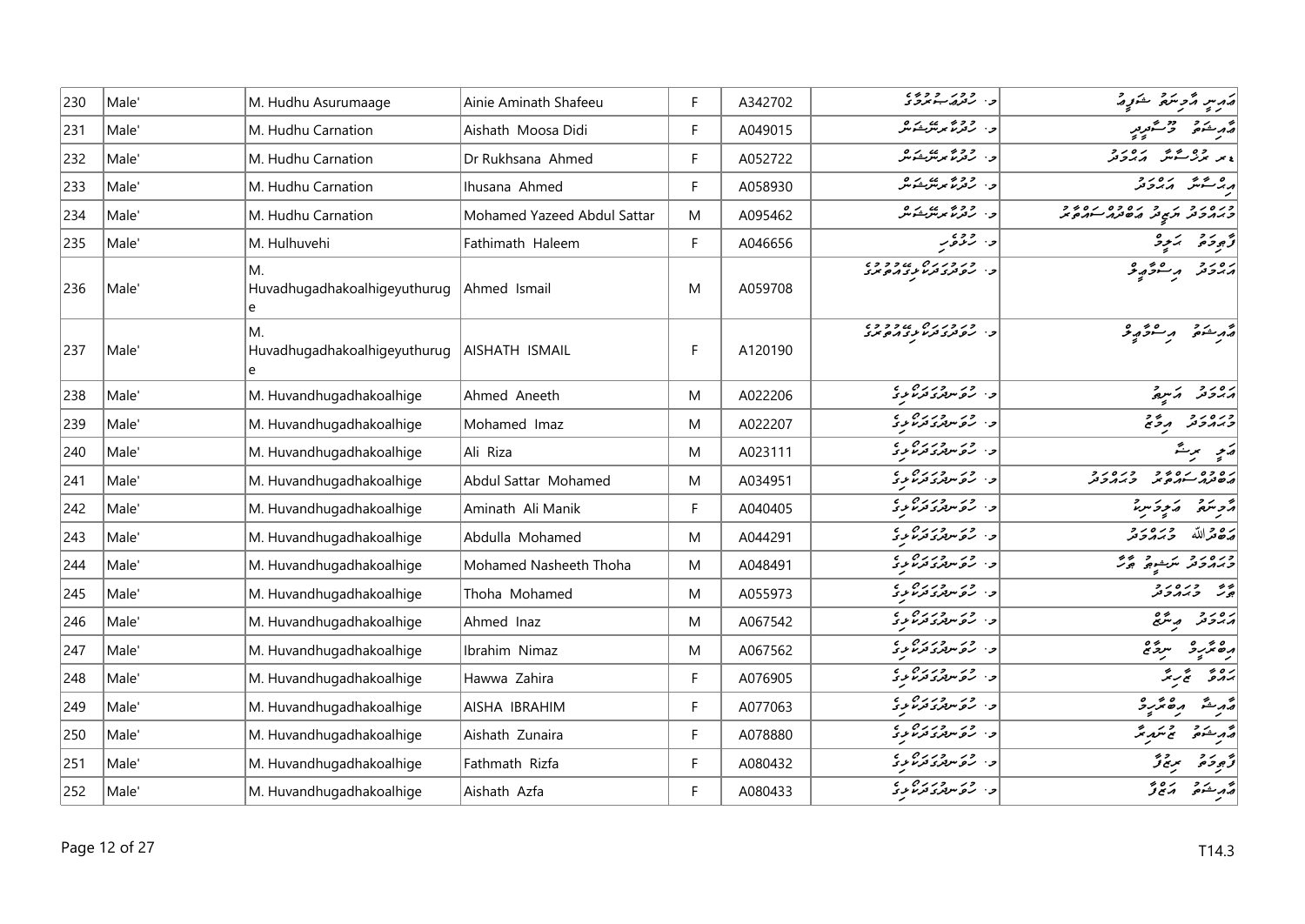| 253 | Male' | M. Huvandhugadhakoalhige | Mariyam Mohamed              | F | A140737 | و٠ رقمهٔ سروره و و و و د و د و د و د ا             | و رە ر د<br><i>د بر</i> گرىز<br>ر ه ر ه<br><del>ر</del> بربر ژ |
|-----|-------|--------------------------|------------------------------|---|---------|----------------------------------------------------|----------------------------------------------------------------|
| 254 | Male' | M. Huvandhugadhakoalhige | <b>IBRAHIM RABEETH THOHA</b> | M | A161273 | و . حرک دوره .<br>و . مرکز سهری ترما بوی           | برَه ۾ چُر<br>ە ھەتترىر 2                                      |
| 255 | Male' | M. Huvandhugadhakoalhige | Abdulla Muaz                 | M | A306868 | و٠ رقم سربره و و و و و و<br>و٠ رقم سربری تعریم نوی | ەھەتراللە<br>5 ش 7<br>حرار س                                   |
| 256 | Male' | M. Huvandhugadhakoalhige | Mohamed Anas                 | M | A349854 | و . گوگورو تر ده .<br>و . گوگوری تر دارد .         | و ره ر د<br>تر پر تر تر                                        |
| 257 | Male' | M. Javaahiruge           | Usman Adam                   | M | A039288 | و· قع گرمریمری<br>د اقع گرمریمری                   | وەپ ئەرە                                                       |
| 258 | Male' | M. Javaahiruge           | Ashfaq Usman Adam            | M | A143974 | و به نوگروه<br>و نوگرمرد                           | ر ەم ەم دەم ئەرە<br>مۇسۇق مەمۇرىس مەرد                         |
| 259 | Male' | M. Javaahiruge           | Afra Usman Adam              | F | A143975 | و· قع گرمرندگی<br>و· قع گرمرندگی                   | גם זי כם זים זיגם<br>ג'ני ג'ים ביית הנקב                       |
| 260 | Male' | M. Karaadhuburige        | Saeed Abdulla                | M | A010691 | و . کامرفره مرد<br>و . کامرفره مرد                 | <i>ڪوپٽر ڪ</i> ھترالله                                         |
| 261 | Male' | M. Karaadhuburige        | Shameem Abdulla              | M | A010692 |                                                    | شكورة<br>صقعرالله                                              |
| 262 | Male' | M. Karaadhuburige        | Dhonbeefaanu                 | F | A010696 | و . کا تروره مرد<br>و . کا تروره مرد               | بر <sub>م</sub> ر <sub>ھو</sub> ڙ <sub>مر</sub>                |
| 263 | Male' | M. Karaadhuburige        | Aishath Waheeda              | F | A010925 | و . کا تروح مر <sub>ک</sub>                        | وكرم شكوته وكرفر                                               |
| 264 | Male' | M. Kashimaa Hiyaa        | Aishath Mohamed              | F | A069402 | ە ، ئابرۇرى <i>گە</i>                              | و ر ه ر و<br><i>و ټ</i> رو تر<br>و مر در د<br>مرگه مسنومی      |
| 265 | Male' | M. Kashimaa Villa        | Khadeeja Mohamed             | F | A057671 | د· ئابردگورگر                                      | تزىرقى<br>و ره ر د<br>تر پر تر تر                              |
| 266 | Male' | M. Kashimaage            | Ibrahim Mohamed Manik        | M | A000580 | وستمبردمى                                          | גם בנגב בגגבנבית י                                             |
| 267 | Male' | M. Kashimaage            | Saeeda Mohamed               | F | A032819 | و کما برونی<br>و کما برونی                         | سكهاند وبره داد                                                |
| 268 | Male' | M. Kashimaage            | Aishath Leena Zubair         | F | A034034 | وستم مردحى                                         | وأرشكم وبتر بمفرنز                                             |
| 269 | Male' | M. Kashimaage            | Shaheeda Mohamed             | F | A038232 | وسمكم وليمي                                        | أخرير ورودو                                                    |
| 270 | Male' | M. Kashimaage            | Ahmed Mamnoon Zubair         | M | A049082 | د . م <i>أمردد</i> گی<br>ر                         | גפגב גם מם כגב.<br>הגבת ככיתית הסתית                           |
| 271 | Male' | M. Kashimaage            | Ali Masnoon Zubair           | M | A055977 | وستما مرومى                                        | ג׳ת ב' בייתית הסתיב                                            |
| 272 | Male' | M. Kashimaage            | Ibrahim Naveen Zubair        | M | A058532 | وستم مردمى                                         | رەڭرىر ئىستوپىر جەمەت                                          |
| 273 | Male' | M. Kashimaage            | Ismail Ibrahim               | M | A064847 | وسمكم وليمي                                        | ر عۇرو رەئرىر                                                  |
| 274 | Male' | M. Kashimaage            | Fathimath Hisma Ismail       | F | A091847 | و کما برونی<br>و کما برونی                         | ۋە ئەڭ رىشۇ مەسۇم ئو                                           |
| 275 | Male' | M. Kashimaage            | Mohamed Failaan Ibrahim      | M | A099450 | وسمكم وليمي                                        | ورەرد زېرىشىر برەتزرو                                          |
| 276 | Male' | M. Kashimaage            | Aminath Hasa Ismail          | F | A102591 | و· ئەبردى                                          | ړٌ پر پر په پر عرم کو                                          |
| 277 | Male' | M. Kashimaage            | Mohamed Hassaan Ismail       | M | A103059 | و· ئەبردى                                          | דנים גדי גם יום הפיקים.<br>במהכת מה ביות הפיקים                |
| 278 | Male' | M. Kashimaage            | Mohamed Shaffau Ibrahim      | M | A123812 | وسمكم مركزى                                        | ورەر دەر دەۋد مەھرىر                                           |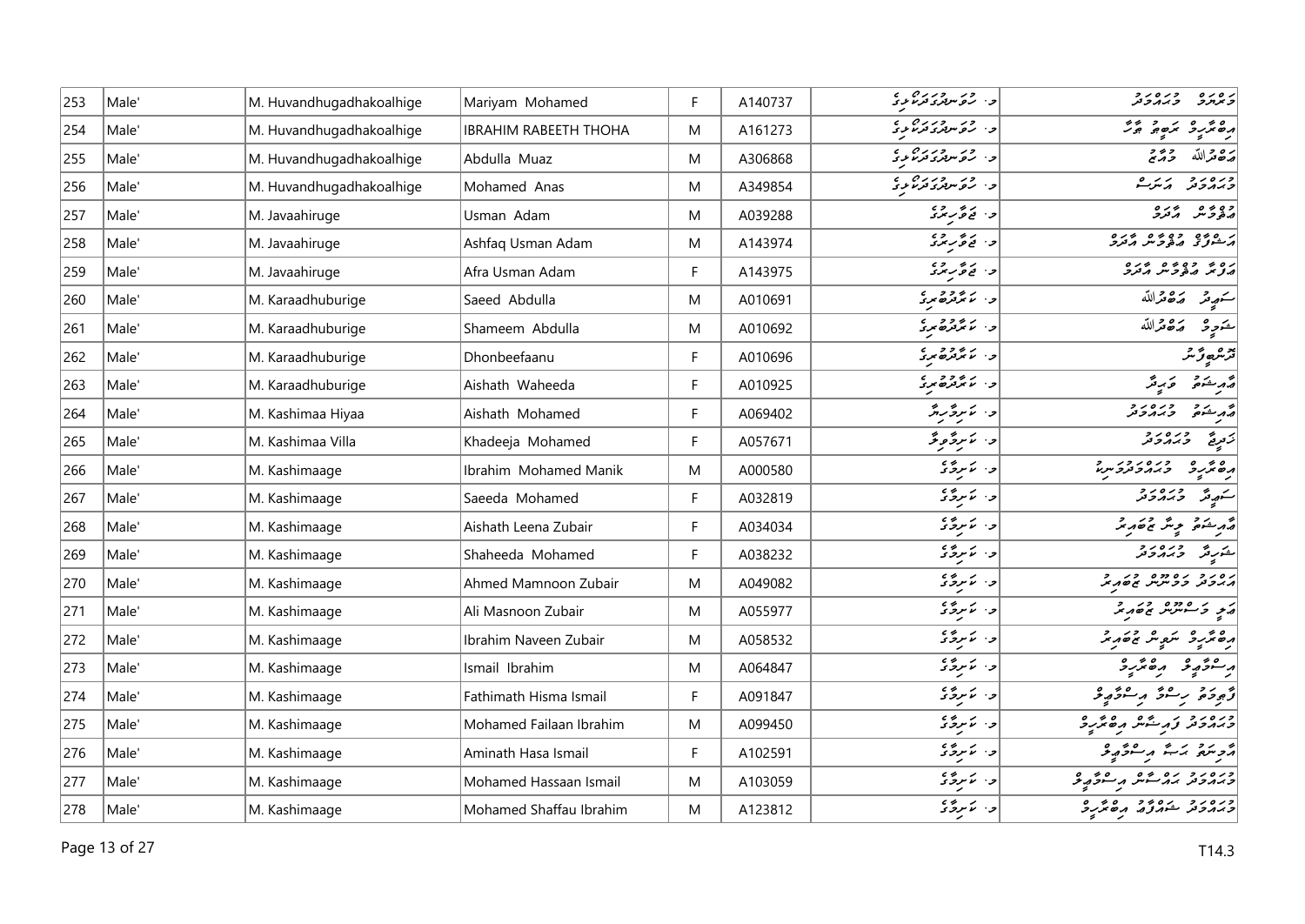| 279 | Male' | M. Leonis             | Rahmathulla          | M  | A025809 | د. وړېږگ                | بروبر والله                                                                                                                                                                                                                     |
|-----|-------|-----------------------|----------------------|----|---------|-------------------------|---------------------------------------------------------------------------------------------------------------------------------------------------------------------------------------------------------------------------------|
| 280 | Male' | M. Leonis             | Mohamed Naif         | M  | A305012 | د. دېمبرگ               | و ر ٥ ر و<br>تر پر تر تر<br>سمەر                                                                                                                                                                                                |
| 281 | Male' | M. Leonis             | Ibrahim Raaif        | M  | A337221 | د وړسره                 | بترمر ومح<br>ەر ھەترىر <i>3</i>                                                                                                                                                                                                 |
| 282 | Male' | M. Loakuri            | Mohamed Naeem        | M  | A072542 | ه . د کامبر             | ورەر دىرە                                                                                                                                                                                                                       |
| 283 | Male' | M. Loakuri            | Ahmed Naim           | M  | A336738 | د . څونومو              | أرەر ئەشھەر                                                                                                                                                                                                                     |
| 284 | Male' | M. Loakuri            | Hassan Navaim Naeem  | M  | A342206 | <sub>ج</sub> . عجمامبر  | يُرْسَمْرُ سَهْرِهِ سَمِرٍ وَ                                                                                                                                                                                                   |
| 285 | Male' | M. Loakuri            | Ibrahim Nabhan Naeem | M  | A357411 | وسيحتمير                | 0 1010 1010 1010                                                                                                                                                                                                                |
| 286 | Male' | M. Loakuri            | Hussain Nabih Naeem  | M  | A357413 | د <sub>:</sub> عجمانمبر | بر كشر مر مركز من مركز من مركز المركز براير براير براير براير براير براير براير براير براير براير براير براير<br>مركز براير براير براير براير براير براير براير براير براير براير براير براير براير براير براير براير براير برا |
| 287 | Male' | M. Maafeeni           | Rahma Ibrahim        | F  | A107077 | -<br> د· دُوبير         |                                                                                                                                                                                                                                 |
| 288 | Male' | M. Maafeeni           | ZAINA FAZEEL         | F  | A340134 | ا <sup>و،</sup> وُوِسِ  | ىجەرىتر كەنپى قە                                                                                                                                                                                                                |
| 289 | Male' | M. Maafeeni           | Mohamed Maahy Shuhad | M  | A340135 | د· دگ <sup>و</sup> یس   |                                                                                                                                                                                                                                 |
| 290 | Male' | M. Maahal             | Aishath Adam Manik   | F. | A011317 | د گرگ                   | بو در در در د<br>اورشنامی ارترون سرد                                                                                                                                                                                            |
| 291 | Male' | M. Maahal             | Hassan Adam          | M  | A022342 | وستخرجى                 | ير کے مگر مگر ترکی                                                                                                                                                                                                              |
| 292 | Male' | M. Maahal             | Mohamed Adam Manik   | M  | A022348 | د گرگ                   | כנסנכ שנסנים<br>כממכת התככתית                                                                                                                                                                                                   |
| 293 | Male' | M. Maahal             | Abdulla Adam         | M  | A044071 | د گرگ                   | مَدْهِ مِّرْ اللَّهُ مَرْ مَرْدِ                                                                                                                                                                                                |
| 294 | Male' | M. Maahal             | Ibrahim Adam Manik   | M  | A072430 | و . وٌرُوْ              | <b>תפיציב הצקבציקי</b>                                                                                                                                                                                                          |
| 295 | Male' | M. Maahal             | Fathimath Adam Manik | F  | A092956 | وستخرجى                 | و دو وره در د                                                                                                                                                                                                                   |
| 296 | Male' | M. Maahal             | Aminath Adam Manik   | F  | A105497 | د گرگ                   | ړ ځې په د<br>و ده د سره                                                                                                                                                                                                         |
| 297 | Male' | M. Maahal             | Zulfa Adam           | F  | A130594 | والمحركز فخر            | وه و.<br>پر نوگر<br>پور ہ<br>مرکز ژ                                                                                                                                                                                             |
| 298 | Male' | M. Maahal             | Mariyam Ibrahim      | F. | A159579 | و . وٌرَوْ              | ە ھەترىرى<br>ر ه ر ه<br><del>ر</del> بربر د                                                                                                                                                                                     |
| 299 | Male' | M. Maahal             | Mashkoor Ibrahim     | M  | A159580 | و . وٌرُوْ              | ב בחיני הפיתיב                                                                                                                                                                                                                  |
| 300 | Male' | M. Maahal             | Rugiyya Umar         | F  | A250225 | وستخرجى                 | - 22 2021<br>  23 2022                                                                                                                                                                                                          |
| 301 | Male' | M. Maahal             | Maloosa Ibrahim      | F  | A352831 | و . وٌرُوْ              | ودوع مرەممرىرو                                                                                                                                                                                                                  |
| 302 | Male' | M. Maahal             | Mohamed Izan Hassan  | M  | A376904 | وسمجركر فحر             | ورەرو مۆگە ئەسەر                                                                                                                                                                                                                |
| 303 | Male' | M. Maahal Hulhangubai | Ahmed Ghiyas         | M  | A060745 | - 27000 000             | برەر ئەرگە                                                                                                                                                                                                                      |
| 304 | Male' | M. Maahal Hulhangubai | Mohamed Ghiyas       | M  | A065261 | وستحر وتر وسيده مر      | ورەر د پرو                                                                                                                                                                                                                      |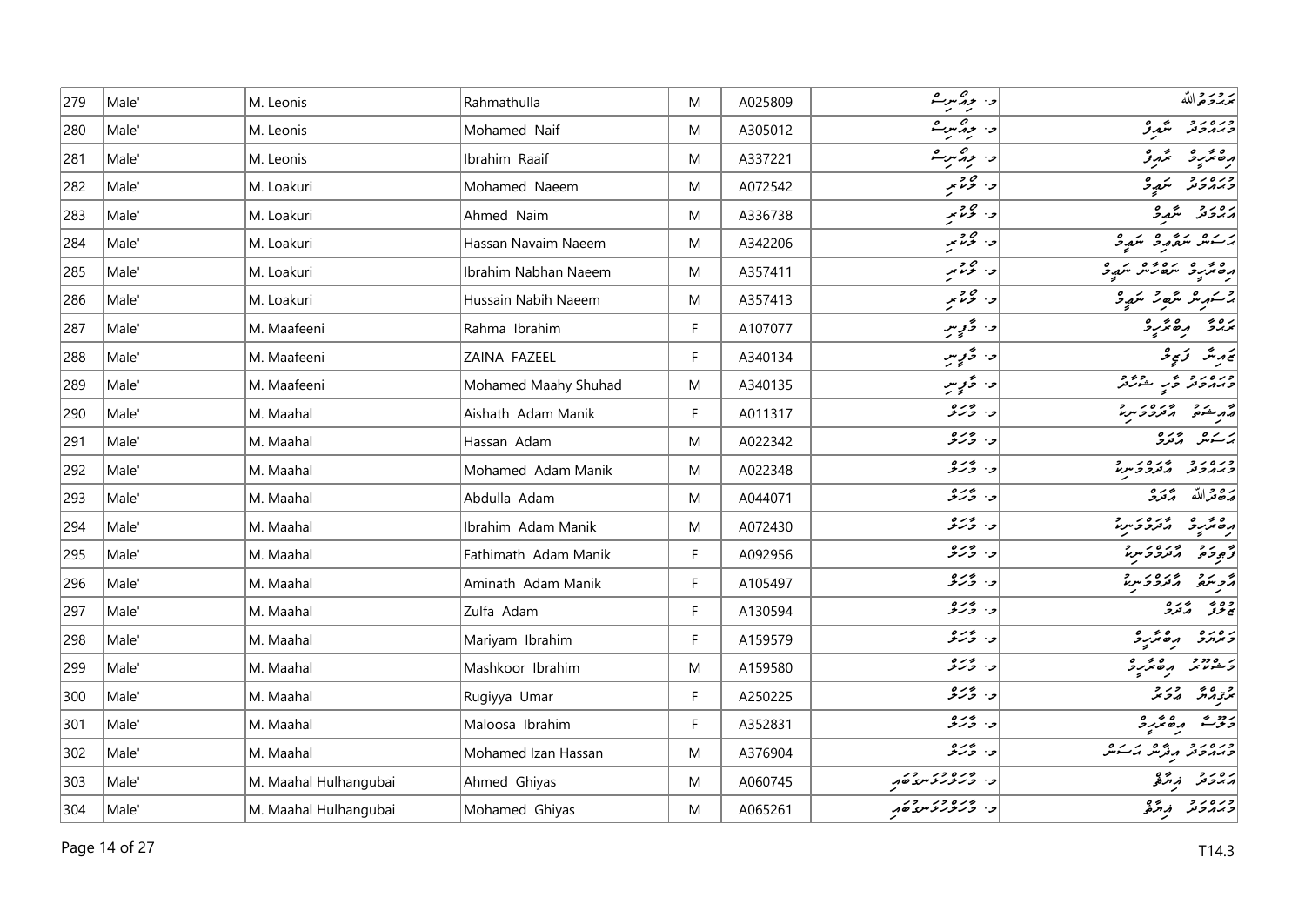| و ورود وسرد م<br>A092125<br>305<br>Male'<br>M. Maahal Hulhangubai<br>Ibrahim Ghiyas<br>M<br>و . و د و و د سره م<br>306<br>Male'<br>M. Maahal Hulhangubai<br>Aminath Ismail<br>F.<br>A114838<br>وستحمأ مبردح<br>307<br>Aminath Moosa Didi<br>F<br>A034382<br>Male'<br>M. Maakandu<br> و. وَووِدَ<br>Male'<br>F<br>A035734<br>308<br>M. Maalimeege<br>Khadheeja Hassan<br>و· وٌووٍوُ<br>309<br>Male'<br>M. Maalimeege<br>Mahsoon Saleem<br>M<br>A040451<br>Aminath Zeena Saleem<br>F<br>Male'<br>M. Maalimeege<br>A045026<br>310 | أأوسكم والمتوارق<br>سيمبر<br>ترگ <sub>فريو</sub><br>أثر حريحهم |
|--------------------------------------------------------------------------------------------------------------------------------------------------------------------------------------------------------------------------------------------------------------------------------------------------------------------------------------------------------------------------------------------------------------------------------------------------------------------------------------------------------------------------------|----------------------------------------------------------------|
|                                                                                                                                                                                                                                                                                                                                                                                                                                                                                                                                |                                                                |
|                                                                                                                                                                                                                                                                                                                                                                                                                                                                                                                                |                                                                |
|                                                                                                                                                                                                                                                                                                                                                                                                                                                                                                                                |                                                                |
|                                                                                                                                                                                                                                                                                                                                                                                                                                                                                                                                | ترىرىچ - بەسەئىر                                               |
|                                                                                                                                                                                                                                                                                                                                                                                                                                                                                                                                | دە دەھ سەرە                                                    |
|                                                                                                                                                                                                                                                                                                                                                                                                                                                                                                                                | ړٌ د سره په سر سکو د                                           |
| د· گروپری<br>د· گروپری<br>Male'<br>Dheena Hussain<br>F<br>A050392<br>311<br>M. Maalimeege                                                                                                                                                                                                                                                                                                                                                                                                                                      | امریٹر برے ہر مگر<br>مح                                        |
| وسيحوث پو<br>A011318<br>312<br>Male'<br>M. Maavaharu<br>Ibrahim Nooree<br>M                                                                                                                                                                                                                                                                                                                                                                                                                                                    | ە ھەترىرى<br>س<br>لتربير                                       |
| وسيحوث تر<br>313<br>Male'<br>Ali Shakir<br>A063226<br>M. Maavaharu<br>M                                                                                                                                                                                                                                                                                                                                                                                                                                                        | أرشح المشاريخه                                                 |
| وسيحوث تر<br>Fathimath Nooryn Ibrahim<br>F<br>A371437<br>314<br>Male'<br>M. Maavaharu                                                                                                                                                                                                                                                                                                                                                                                                                                          | רובנים ייתייל תסתיים                                           |
| وسيحرم ترو<br>Male'<br>315<br>M. Maavaharu<br>Nabith Ibrahim Nooree<br>A382037<br>M                                                                                                                                                                                                                                                                                                                                                                                                                                            |                                                                |
| والمتحمدة<br>A010850<br>Male'<br>M. Maimoo<br>Ibrahim Manik<br>M<br>316                                                                                                                                                                                                                                                                                                                                                                                                                                                        | ە ھەترىرى<br>بر ھەترىرى<br>ى سرىر                              |
| בי <sub>1975</sub><br>M. Maimoo<br>Aminath Ali<br>F<br>Male'<br>A051545<br>317                                                                                                                                                                                                                                                                                                                                                                                                                                                 | أأدمته أأو                                                     |
| בי <del>ב</del> 'נדבר<br>ת<br>Male'<br>Mohamed Aneel<br>A113044<br>318<br>M. Maimoo<br>M                                                                                                                                                                                                                                                                                                                                                                                                                                       | ورەرو كەيدۇ                                                    |
| בי <sub>1975</sub><br>Aishath Eman<br>F<br>Male'<br>M. Maimoo<br>A113055<br>319                                                                                                                                                                                                                                                                                                                                                                                                                                                | أشهر شوقه ويتحاشر                                              |
| כי <i>בֿ</i> ו <i>ב</i> ?<br>320<br>Male'<br>Mariyam Raula<br>F<br>A360261<br>M. Maimoo                                                                                                                                                                                                                                                                                                                                                                                                                                        | ره ره ديگر                                                     |
| د. دیچىر<br>Lathifa Mohamed<br>F<br>A057858<br>321<br>Male'<br>M. Meezaan                                                                                                                                                                                                                                                                                                                                                                                                                                                      | كجمورٌ وبره رو                                                 |
| د به دیگر<br>Male'<br>F<br>322<br>M. Mihuraan<br>Aminath Ismail<br>A065555                                                                                                                                                                                                                                                                                                                                                                                                                                                     | ومحر المسترور والمحرور ومحر                                    |
| اد. دېږې<br>پ<br>Male'<br>M. Mihuraan<br>A349081<br>323<br>Layaan Ahmed Nazeer<br>M                                                                                                                                                                                                                                                                                                                                                                                                                                            | روه رورد<br>در مدونه شي                                        |
| د . د بر ټر ټر<br>324<br>Male'<br>M. Mihuraan<br>Ma'an Ahmed Nazeer<br>A362539<br>M                                                                                                                                                                                                                                                                                                                                                                                                                                            | כגים גם גם תואים ב                                             |
| اد ۱۰ د د د کمک<br>325<br>Male'<br>M. Million<br>Mohamed Haleem<br>M<br>A009920                                                                                                                                                                                                                                                                                                                                                                                                                                                | ورەر دىرو                                                      |
| Male'<br>Aminath Maura<br>F<br>A011274<br>326<br>M. Million                                                                                                                                                                                                                                                                                                                                                                                                                                                                    | أأزجه سرويمه                                                   |
| 327<br>Male'<br>M. Million<br>A132932<br>Ismail Ibrahim<br>M                                                                                                                                                                                                                                                                                                                                                                                                                                                                   | ر عرور و موسیع                                                 |
| او، ووړتیو<br><u>ست</u><br>F<br>A141507<br>328<br>Male'<br>M. Million<br>Fathimath Tholath                                                                                                                                                                                                                                                                                                                                                                                                                                     | 2101 2199                                                      |
| 329<br>Male'<br>M. Million<br>A325059<br>Emaan Ahmed<br>M                                                                                                                                                                                                                                                                                                                                                                                                                                                                      | رځ شه پره د د                                                  |
| اه . د دېم ش<br>330<br>Male'<br>Ibrahim Faseeh<br>A349606<br>M. Million<br>M                                                                                                                                                                                                                                                                                                                                                                                                                                                   | أرەپر بولىد                                                    |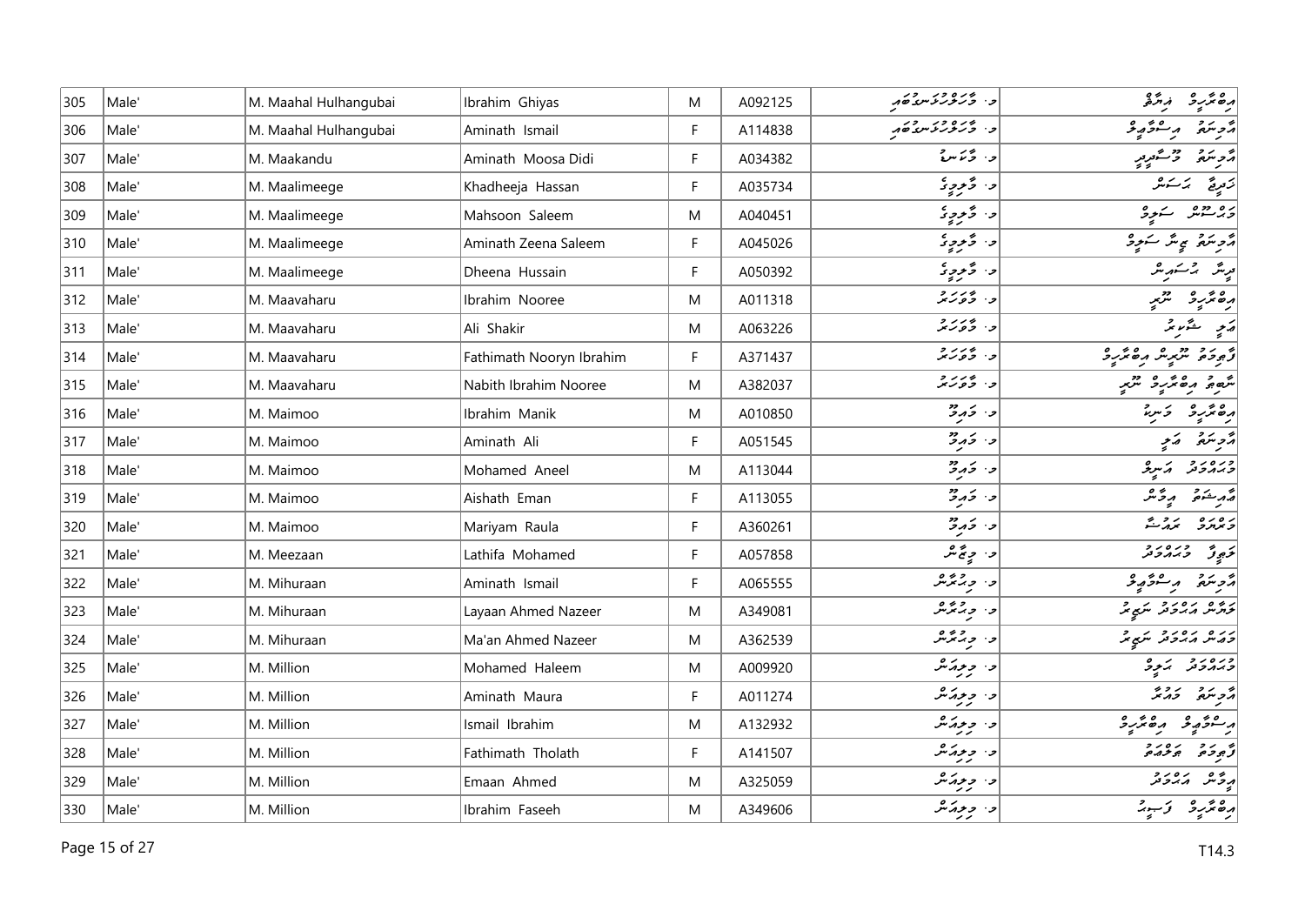| 331 | Male' | M. Million      | Aishath Maahi Ismail    | F         | A393496 | ور د درگم                                    | ړ ر شکو څه ر شو وی                                            |
|-----|-------|-----------------|-------------------------|-----------|---------|----------------------------------------------|---------------------------------------------------------------|
| 332 | Male' | M. Million      | Ibrahim Mikaeel Ismail  | M         | A393498 | د· د دېر مثر                                 |                                                               |
| 333 | Male' | M. Mudhdhoo     | Ahmed Zubair Adam       | ${\sf M}$ | A023047 | و و ودو<br>و و د تر                          | גפיני בנית בינים                                              |
| 334 | Male' | M. Mudhdhoo     | Faiza Hassan            | F         | A036964 | و ، وه دو<br>و ، وړتر                        | ۇرىج برىكىر                                                   |
| 335 | Male' | M. Mudhdhoo     | Fathimath Majida        | F         | A044100 | و ه ودو<br>و ا ترا <i>د</i> تر               | تزودة وتحوم                                                   |
| 336 | Male' | M. Mudhdhoo     | Mohamed Zubair          | M         | A081890 | وه وه<br>و· وړتر                             | כנסנכ כנגל                                                    |
| 337 | Male' | M. Mudhdhoo     | Mohamed laad Hameed     | ${\sf M}$ | A100351 | כי כמיק<br>כי כמיק                           | כגמכת תמצ גבת                                                 |
| 338 | Male' | M. Mudhdhoo     | Aishath Shaheeda        | F         | A131645 | כי כמינ<br>כי כמינ                           | ة مرشكة الشري <del>د</del><br>أمام الشكر<br>أمر شريدة المركزة |
| 339 | Male' | M. Mudhdhoo     | Nasheeda Adam           | F         | A144466 | وه وه دو<br>و ار ورگر                        |                                                               |
| 340 | Male' | M. Mudhdhoo     | Sujaidha Saeed          | F         | A160522 | و ، وه دو<br>و ، وړتر                        | ستقهر متر متعرفه                                              |
| 341 | Male' | M. Mudhdhoo     | Suaida Saeed            | F         | A303919 | وه وده<br>و· وړتر                            | سىمەمىش سىمەمى                                                |
| 342 | Male' | M. Mudhdhoo     | Sarah Senya Adam        | F         | A330887 | و ه ودو<br>و ا و د تر                        | ر ده دره دره                                                  |
| 343 | Male' | M. Mudhdhoo     | Ahmed Imdad Hameed      | M         | A343763 | כי כמיק<br>כי כמיק                           | גפני גריני גביל                                               |
| 344 | Male' | M. Noofas       | Salma Ibrahim           | F         | A139056 | ىر، ئىترىگ                                   | سودة مصريرة                                                   |
| 345 | Male' | M. Noofas       | Mohamed Fazeel          | M         | A154805 | حەسى تەرىب                                   | ورەرو تەپى                                                    |
| 346 | Male' | M. Onu          | Thahumeena Ibrahim      | F         | A132482 | ح به مجمعگر                                  |                                                               |
| 347 | Male' | M. Pool Copeege | Asma Waheed             | F         | A000449 | د. دوه بر پا<br>د گرمرس پ <sub>ر</sub> ی     | ړ ه پېڅنه له د په د                                           |
| 348 | Male' | M. Pool Copeege | Ibthisam Naeem          | F         | A157484 | د. دوه بد پر<br>د بر دیرب <sub>ی</sub>       | وهو ده شده                                                    |
| 349 | Male' | M. Raiykokaage  | Ali Sifah Hussain       | M         | A011279 | $\frac{c\frac{c}{c} \times c}{c}$ .          | ەر سۆز ئەسەر                                                  |
| 350 | Male' | M. Raiykokaage  | Hassan Sumeih Hussain   | M         | A011282 | ה הסמטים<br>כי מסמטים                        | ير ياه روياج المريكر                                          |
| 351 | Male' | M. Raiykokaage  | Mohamed Sinah           | M         | A011954 | $\frac{1}{2}$ $\frac{1}{2}$                  | وره رو سورس                                                   |
| 352 | Male' | M. Raiykokaage  | Ahmed Sadhooh Hussain   | ${\sf M}$ | A105068 | 54801                                        | رەرو روود ور                                                  |
| 353 | Male' | M. Raiykokaage  | Fathmath Shamha Hussain | F         | A167323 | ג ס <i>אי</i> ב ז'<br>כ' ז <i>נ</i> פ מ מ ז' | وتجوحهم خوجة بالتوره                                          |
| 354 | Male' | M. Ran Hiyaa    | Khadeeja Ali            | F         | A011273 | د· ئەنگرىدىگە                                | تزمرقے الاکم                                                  |
| 355 | Male' | M. Ran Hiyaa    | Aishath Hassan          | F         | A011276 | د . ئ <i>ۈشرەڭ</i>                           | ۇرىشقى ئەسكىل                                                 |
| 356 | Male' | M. Ran Hiyaa    | Ahmed Ali               | ${\sf M}$ | A034085 | و- ئۈشۈر بۇ                                  | پروژو کرم                                                     |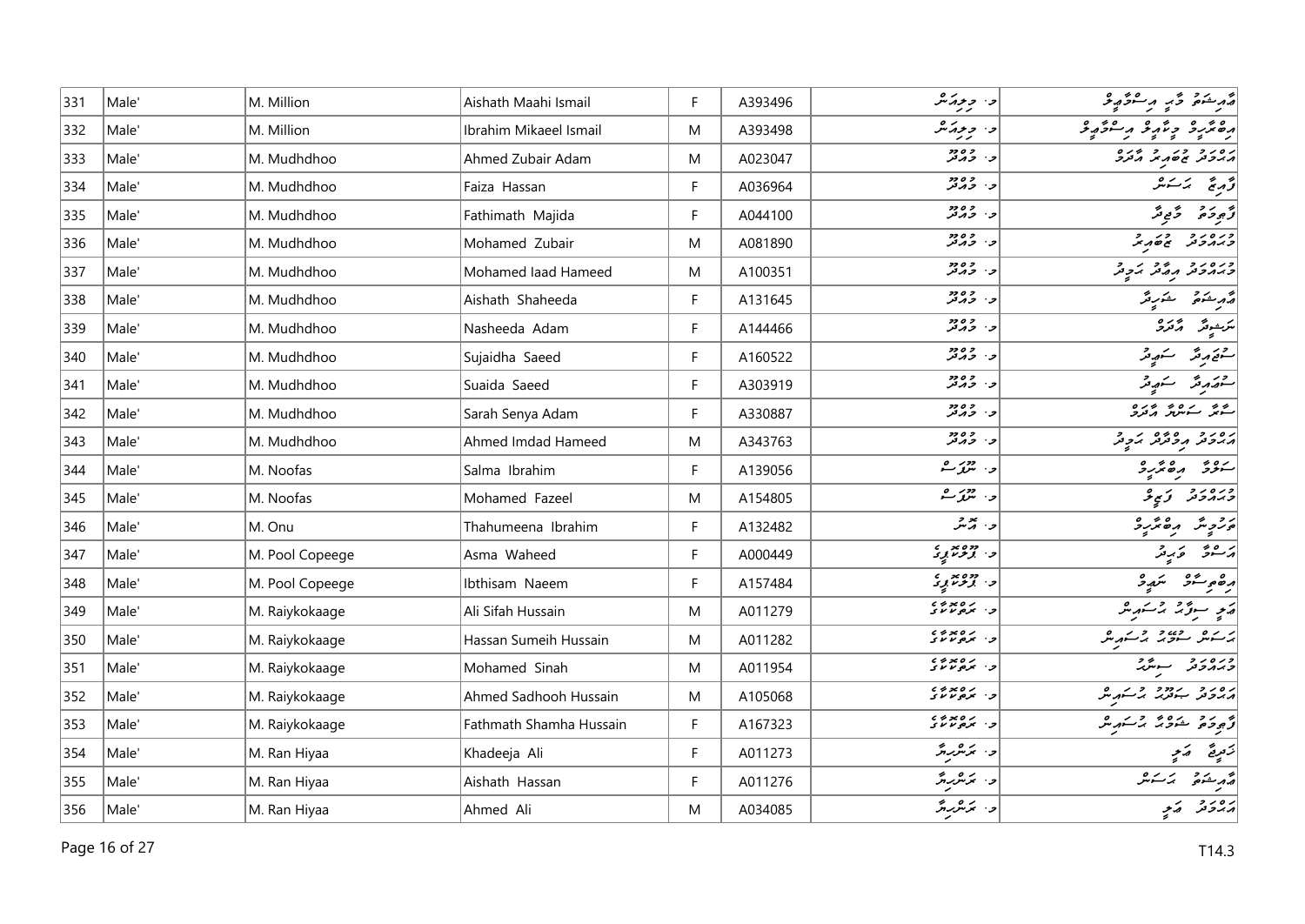| 357 | Male' | M. Ran Hiyaa | Mariyam Moosa               | F           | A144419 | <sub>و</sub> ، ئەنگەردىگە | رەرە دور                               |
|-----|-------|--------------|-----------------------------|-------------|---------|---------------------------|----------------------------------------|
| 358 | Male' | M. Ran Hiyaa | Mohamed Unais               | M           | A166723 |                           | ورەرو ومهدر                            |
| 359 | Male' | M. Ran Hiyaa | Aishath Zeeshan Ahmed       | F           | A340928 | د . برگرېر گر             |                                        |
| 360 | Male' | M. Ran Hiyaa | Fathimath Unaiza            | F           | A352404 | و برگرمر                  | وجوحتم وتنمدتم                         |
| 361 | Male' | M. Ran Hiyaa | Mohamed Vishal Ahmed        | M           | A362112 | د· ئەنگرىدىگە             | وره رو در دورو در در د                 |
| 362 | Male' | M. Ranika    | Abdul Razzag Haleem         | M           | A001624 | والمحميرية                | ג 2010 בפי הבירה                       |
| 363 | Male' | M. Ranika    | Fathimath Mohamed           | F           | A001653 | د . ترس <i>رین</i> ا      | و ده دره در                            |
| 364 | Male' | M. Ranika    | Ashiya Haleem               | $\mathsf F$ | A001729 | و- ترسرتا                 | أأراد أأستر أيتجر                      |
| 365 | Male' | M. Ranika    | Mohamed Haleem              | M           | A001730 | و- ترسريمًا               | ورەرو رو                               |
| 366 | Male' | M. Ranika    | Aishath Haleem              | $\mathsf F$ | A043167 | وستميزية                  | ړ د شمې کرونې                          |
| 367 | Male' | M. Ranika    | Ibrahim Abdul Razzag Haleem | M           | A046554 | وسيميزية                  | 0 1 240102010 10<br>ROXXX ROURNABE XLE |
| 368 | Male' | M. Ranika    | Aminath Thohira Haleem      | F           | A070800 | وستماسية                  | ومجالبهم ومحر بمالح ومحرورهم           |
| 369 | Male' | M. Ranika    | Azlifa Haleem               | F.          | A078506 | وستماسية                  |                                        |
| 370 | Male' | M. Ranika    | Adhila Haleem               | F           | A079298 | د . ترس <i>ری</i> هٔ      | رەپرۇ ئېچەدى<br>مەنگەرگە ئېچەدى        |
| 371 | Male' | M. Ranika    | Nazhath Haleem              | F           | A097220 | د . ترس <i>رین</i> ا      | برور و بر دو                           |
| 372 | Male' | M. Ranika    | Ahmed Aswan                 | M           | A111203 | ە . ئۈس <i>رىئ</i>        | رەرد رەپەە<br>مەردىر مەجوش             |
| 373 | Male' | M. Ranika    | Shahidha Haleem             | F           | A163017 | والمحاسرة                 | شَرِيرٌ يَهْدِهِ                       |
| 374 | Male' | M. Ranika    | Shahula Halym               | F.          | A307896 | د . ترس <i>رنا</i> ً      | لشروعي أيربوه                          |
| 375 | Male' | M. Ranika    | Fathimath Malha             | F           | A379256 | <br> ح• سميرية            | وَجوحَه حَرْثَ                         |
| 376 | Male' | M. Ranna     | Khadeeja Ibrahim Didi       | F           | A037297 | ى بە ئەرەر<br>سىر ئىرىنىش | زېږمځ مره تر روبر<br>د کېږم کې د د و   |
| 377 | Male' | M. Reenaa    | Jaufar Easa Adam            | M           | A007400 | ار. بریڈ<br>——            | ر ور و مرگ وره<br>محمدتو پر مشتر مرکز  |
| 378 | Male' | M. Reenaa    | Mariyam Juhana Jaufar       | $\mathsf F$ | A043945 | او. بریٹر<br>——           |                                        |
| 379 | Male' | M. Reenaa    | Saeeda Naeem                | F           | A043946 | او. بریٹر<br>——           | سَمَدٍ مَدْ سَمَدٍ وَ                  |
| 380 | Male' | M. Reenaa    | Ahmed Jahudhan Jaufar       | M           | A043947 | ار. بریڈ<br>نے            | נפני ניכשים ניכנים<br>הגבת ביתית בהציג |
| 381 | Male' | M. Reenaa    | Aishath Jilma Jaufar        | $\mathsf F$ | A043948 | ار. بریٹر<br>——           | ومرشكم ولحرق وكالأمر                   |
| 382 | Male' | M. Reenaa    | Mohamed Jilwaz Jaufar       | M           | A043953 | اچ پېرىتقى<br>__ ئ        | ورەر د پورې رور د<br>دېرمرد توگوي تومر |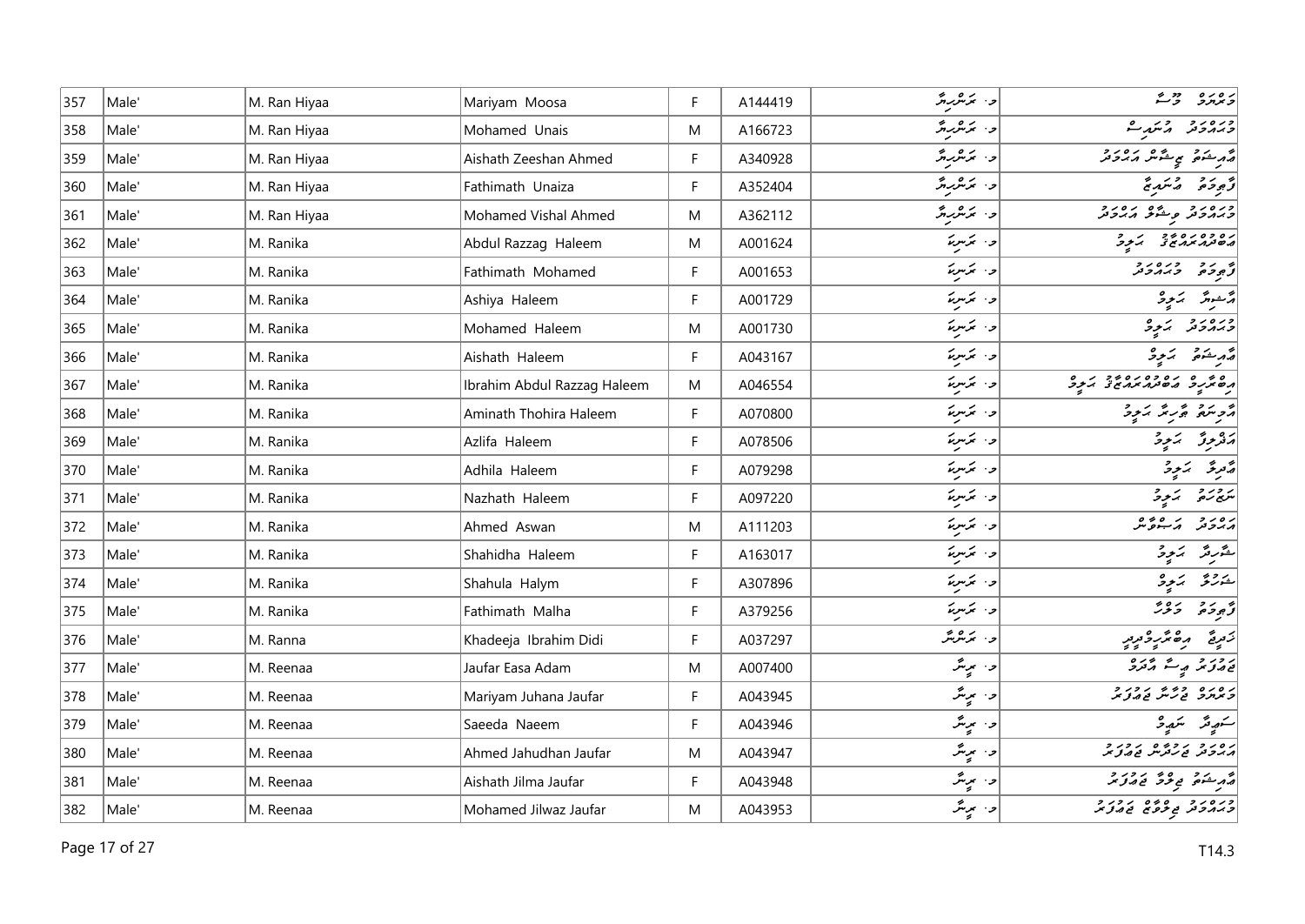| 383 | Male' | M. Rose Bush          | Abdulla Jaadh Ismail        | M  | A022849 | د . مورد ه شو                                     | أرَهْ قَرْاللَّهُ ۖ قَرَقَرَ مِنْ مُتَحَرِّمٍ فَرَ          |
|-----|-------|-----------------------|-----------------------------|----|---------|---------------------------------------------------|-------------------------------------------------------------|
| 384 | Male' | M. Rose Bush          | Mohamed Musad               | M  | A051964 | ه ده ه ده و.<br>د ۰ مربع ه شر                     | כנסנכ כסנכ<br><i>כג</i> ובט, כ-יו <i>ג</i> ע                |
| 385 | Male' | M. Sakkeyogasdhoshuge | Aisha Annika Ibrahim Maniku | F  | A047556 | د ه د د د د د د د د د د<br>د ۱ ستور بور د ستوربرد | مَدِيشٌ مَسِرٌ مِنْ مُدِّرِدْدَ سِرٌ                        |
| 386 | Male' | M. Sakkeyogasdhoshuge | Sanjay Ibrahim Maniku       | M  | A047557 | د ه د د د د د د د د د د<br>د ۱ سوپر د بر د سوترس  | ם <i>שית כ</i> ל ייני<br>سەمەتى                             |
| 387 | Male' | M. Sakkeyogasdhoshuge | Dr Ibrahim Umar Maniku      | M  | A058330 | د د ه د د د ه د د د د<br>د ۱۰ سور د برو سوترس     | כן כן הק<br>נג'ב זג'ב ייגע<br>٤ بر مر <i>ه بز</i> رد        |
| 388 | Male' | M. Shabnam View       | Hassan Ismail               | M  | A007773 | و. شوه سرو و د                                    | برسكش ماسترقام و                                            |
| 389 | Male' | M. Shabnam View       | Hussain Ismail              | M  | A038191 | و. ځوه سرو و د                                    | يزخير شراء وسفوقهوفر                                        |
| 390 | Male' | M. Shabnam View       | Zulaikha Ismail             | F  | A050067 | و. شوه سرو و د                                    | ى سەئۇم بۇ<br>تح ځرمر تَرُ                                  |
| 391 | Male' | M. Shabnam Villa      | Ibrahim Ismail              | M  | A026772 | د. خۇھ ئىرۋو ئ                                    | رەترىر رىشۇربۇ                                              |
| 392 | Male' | M. Shabnam Villa      | Mariyam Azha Ibrahim        | F. | A344232 | و٠ شەھ سرو ئۆگە                                   | גם גם גם ה הם הביקב                                         |
| 393 | Male' | M. Shabnamee Aage     | Mohamed Hussain             | M  | A022001 | و شکھ سرچ مرکز<br>و                               | ورەرو ويەر                                                  |
| 394 | Male' | M. Shabnamee Aage     | Fathimath Ismail            | F. | A074915 | و شکھ سرچ مرکز<br>و                               | ژُودَهُ پرَ دُوُرٍ د                                        |
| 395 | Male' | M. Shabnamee Aage     | Ismail Maiz Mohamed         | M  | A333023 | و شوه مرد دی                                      | ر صۇم بۇ ئەر دىرەرد<br>م                                    |
| 396 | Male' | M. Sheesha Hiya       | Mohamed Mushmir Ahmed       | M  | A152467 | ى ئىيگەرل <sup>ى</sup> ر<br>ئ                     | כנסגב כ-ס-כ-גם בין<br><i>כה</i> וכנ <sub>י</sub> כ-פיד והכנ |
| 397 | Male' | M. Sheesha Hiya       | Fathimath Raiha Ahmed       | F  | A341718 | ى سىيىش <i>گرى</i> گر                             | وتجوده بمدر مددد                                            |
| 398 | Male' | M. Shibros Villa      | Ismail Zahir                | M  | A035185 | و٠ سەھ ترىشمو ئۇ                                  | و شۇھۇ ئىمىد                                                |
| 399 | Male' | M. Shibros Villa      | Aminath Shiba Zahir         | F  | A035521 | و. جەھ ترگىمو ئۇ                                  | ومجر سكوه ستجر محر مرتكز                                    |
| 400 | Male' | M. Shibros Villa      | Raheel Binthi Abdul Azeez   | F  | A149199 | د خو <i>ه برگورځ</i><br>پ                         | ټربری صر <sub>مو</sub> مصر د مړي                            |
| 401 | Male' | M. Shuaz              | Mohamed Salih               | M  | A039416 | و . ڪرڻ ج                                         | ورەرو ئور                                                   |
| 402 | Male' | M. Shuaz              | Lina Salih                  | F  | A128192 | و . ڪرڻ ج                                         | اريگر گروچر                                                 |
| 403 | Male' | M. Shuaz              | Hana Salih                  | F  | A128193 | و. شەھ ج                                          | رَ شَرْ رَ مَبْرَ وَ رَ                                     |
| 404 | Male' | M. Simvilla           | Mariyam Shakeela            | F  | A045334 | ر. سوۋ <sub>ىۋ</sub> ۇ                            | ر ه ر ه<br>د بربرد<br>شەر ئە                                |
| 405 | Male' | M. Simvilla           | Mohamed Shieraz             | M  | A045911 | د· سرد و دٌ                                       | ورەرو شەرىج                                                 |
| 406 | Male' | M. Siththa            | Zulaikha Loona Ibrahim      | F  | A037116 | و· سەھى                                           | برمریز ویژ ره بزره                                          |
| 407 | Male' | M. Stella             | Fathimath Shanaaz           | F. | A035058 | ر. ڪوهرنژ                                         | و په پر د                                                   |
| 408 | Male' | M. Stella             | Ahmed Miyan                 | M  | A035068 | د. ڪوهرگر                                         | ره ر د ور<br>م.رو تر و درگر                                 |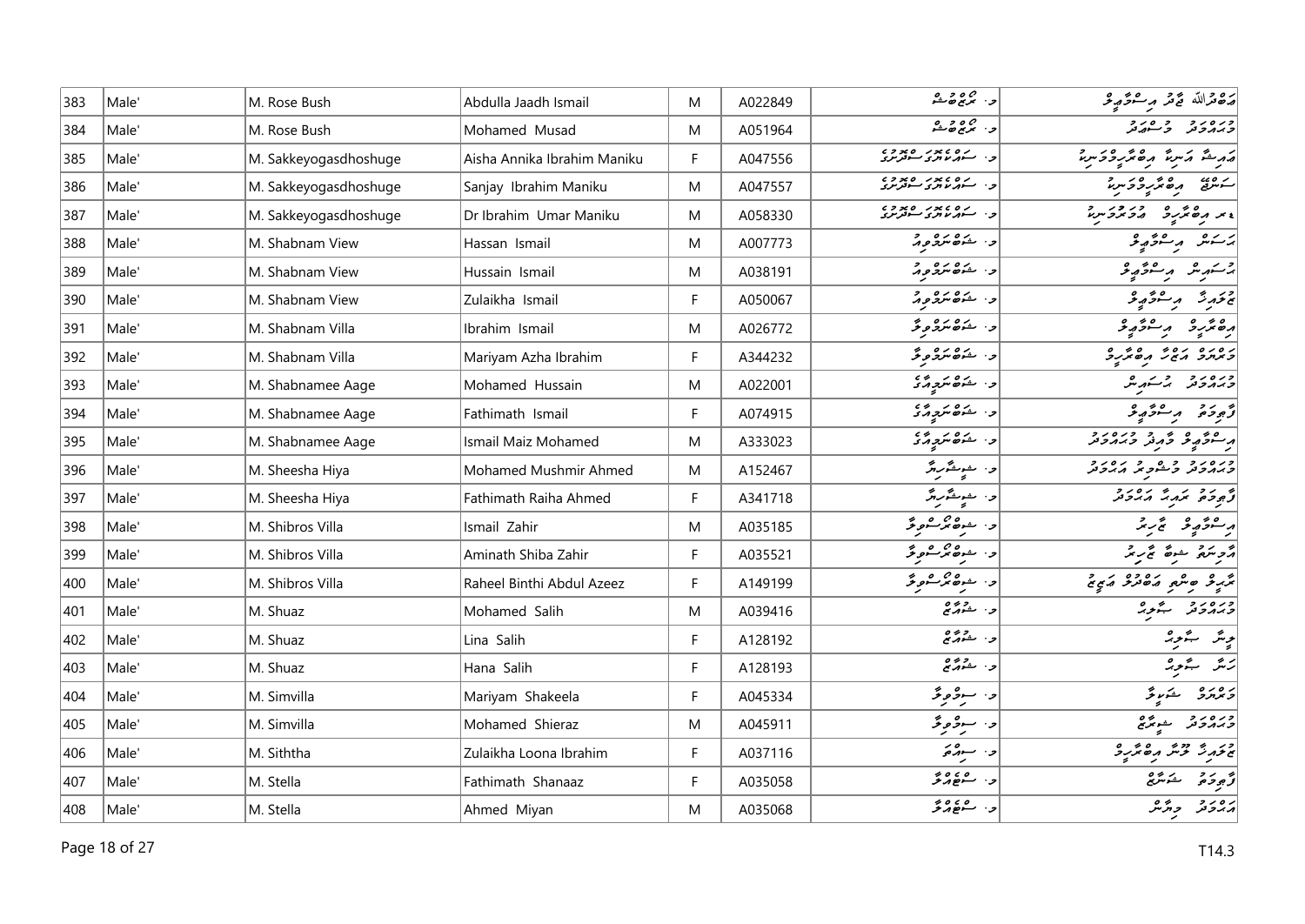| 409 | Male' | M. Stella                    | Faroog Ahmed              | M           | A035069 | د . سوه پرو                                      | و دوه در در د<br>افریق در کار              |
|-----|-------|------------------------------|---------------------------|-------------|---------|--------------------------------------------------|--------------------------------------------|
| 410 | Male' | M. Stella                    | Mohamed Sinaan            | M           | A062482 | د . سوه پرو                                      | ورەرو سەرگە                                |
| 411 | Male' | M. Stella                    | Mariyam lewany Sinaan     | $\mathsf F$ | A160561 | و، سۇھەتۇ                                        | ويمهزه رؤس سترس                            |
| 412 | Male' | M. Sweet Flower              | Nafeesa Ali Mohamed       | F           | A000675 | د . سوءٍ و و ژو <sub>ک</sub> ر                   | شريء " " و " و " و " و " و " و " و         |
| 413 | Male' | M. Sweet Flower              | Mariyam Shafa Shabeer     | F           | A037648 | د . سوءٍ و ژو <i>ک</i> وبر                       | رەرو خىر خومى                              |
| 414 | Male' | M. Sweet Flower Irumatheebai | Ahmed Waheed              | M           | A026586 | وسنوع وتزوير متزدوعه                             | رەر ئەر                                    |
| 415 | Male' | M. Sweet Flower Irumatheebai | Zulaikha Ismail           | F           | A035255 | وسنوه ووبريد متركز وكار                          | پر خبر شاه می شود کردید                    |
| 416 | Male' | M. Sweet Flower Irumatheebai | Mariyam Sheeza            | F           | A054666 | و سوه وولاد متروم وه.                            | ئەتەر ۋ<br>سنويح                           |
| 417 | Male' | M. Sweet Flower Irumatheebai | Ahmed Nawaz               | M           | A057636 | و و عوج و دور مر در دوه د                        | بر 2 د حر<br>م <i>ر</i> کر 5 مر<br>سره و   |
| 418 | Male' | M. Sweet Flower Irumatheebai | Khadeeja Ahmed            | F           | A057637 | د و مشوع و څو پر پر چې په پر                     | برەرىر<br> ترموقح                          |
| 419 | Male' | M. Sweet Flower Irumatheebai | Hafeeza Ali               | F           | A057640 | و شوه ووځوند منځه وه.                            | برَوٍ لَا اللَّهِ إِلَيْ                   |
| 420 | Male' | M. Sweet Flower Irumatheebai | Abdulla Ismail            | M           | A059852 | وسنوه ووور متركبونوم                             | برە تراللە<br>ەرسەۋەپەي                    |
| 421 | Male' | M. Sweet Flower Irumatheebai | Umar Arafaath             | M           | A075604 | و . سوء ووير بر برو و ه بر                       | ورو ديروو                                  |
| 422 | Male' | M. Sweet Flower Irumatheebai | Razaan Ali Mohamed        | ${\sf M}$   | A161433 | وسنوه ووور متركز وهام                            | גורי ה' בג'ו בירי                          |
| 423 | Male' | M. Sweet Flower Irumatheebai | Mohamed Areeb             | M           | A317584 | و سوه ووير متردوفه                               | وره رو دره                                 |
| 424 | Male' | M. Sweet Flower Irumatheebai | Ahmed Adeeb               | M           | A317585 | و شوه و و در مرتز و هم                           | برەر د ترى                                 |
| 425 | Male' | M. Sweet Flower Irumatheebai | Fathimath Maisa Ali       | F           | A340791 | و ، سوه و و و در مرکز و هم                       | قهوخه خرمشه وكمع                           |
| 426 | Male' | M. Sweet Flower Irumatheebai | Faathimaa Abdullah Ismail | F           | A365655 | و شوه ووير متردوهم                               | وَجِعَ رَصْحَراللّهِ مِرْ عَرَّمِ عَ       |
| 427 | Male' | M. Sweet Flower Irumatheebai | Zainab Abdullah Ismail    | F           | A365656 | و شوه ووځوند منځوه موه                           | تمريته مكافرالله مرت والمحرو               |
| 428 | Male' | M. Thinkuri                  | Thahmeena Ibrahim         | $\mathsf F$ | A043586 | ح <sup>.</sup> م <sub>و</sub> سرىتمبر            | أورمي معتبره                               |
| 429 | Male' | M. Thinkuri                  | Fathimath Maha            | F           | A043968 | ح <sup>.</sup> م <sub>و</sub> مثر <i>ما</i> سمبر | وً و دو دو                                 |
| 430 | Male' | M. Thinkuri                  | Mohamed Nuash             | M           | A095018 | د· مومثر موسم                                    | و ره ر د<br><i>و بر</i> د تر<br>سرمير هيئه |
| 431 | Male' | M. Thinkuri                  | Aishath Maeesha           | F           | A353101 | ح و هر مرد مر                                    | كمرشكم كهام                                |
| 432 | Male' | M. Vilufusheege              | Ibrahim Shareef Adam      | M           | A010566 | د· و ژومړي                                       | رەپرىي خىيرۇ مەترو                         |
| 433 | Male' | M. Vilufusheege              | Ismail Shareef            | M           | A021279 | و· وڅورنونځ                                      | رەقۇر ئىسكىرۇ                              |
| 434 | Male' | M. Vilufusheege              | Fathimath Nasheedha       | F           | A034822 | د· وڅوکريځ                                       | توجوختم الترشيق                            |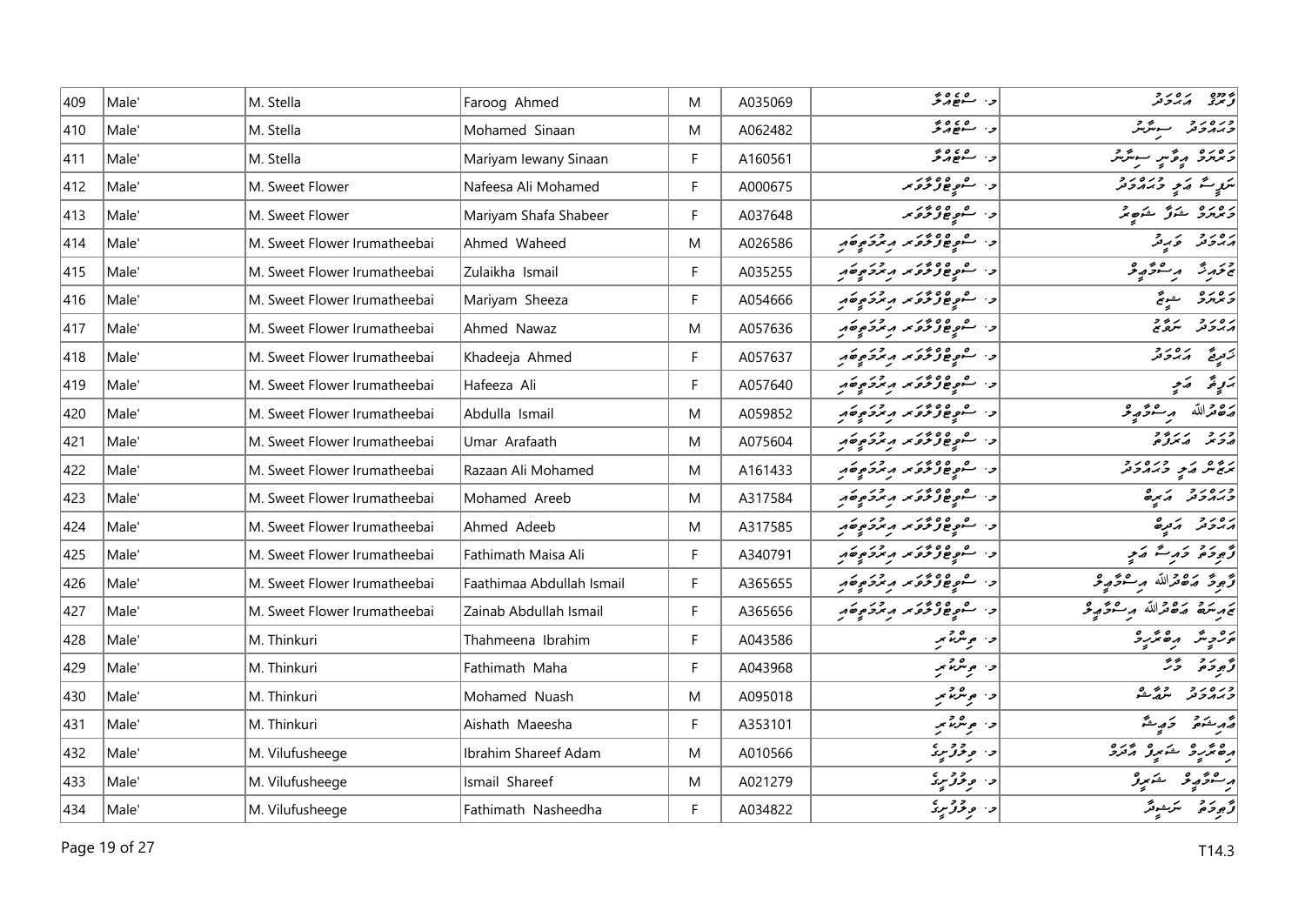| 435 | Male' | M. Vilufusheege | Aishath Waheeda Adam    | F           | A038795 | و ، وقوتوری                              | أوار ويحتمل وأباس والمرادر                                                                           |
|-----|-------|-----------------|-------------------------|-------------|---------|------------------------------------------|------------------------------------------------------------------------------------------------------|
| 436 | Male' | M. Vilufusheege | Shahida Adam            | F           | A054203 | و <sub>: ح</sub> وثور مربو               | شەرىتە ئەترو                                                                                         |
| 437 | Male' | M. Vilufusheege | Ahmed Shareef Adam      | M           | A056312 | و ، وِ وُرُ مِرِ وَ                      | رور و شهرو پره                                                                                       |
| 438 | Male' | M. Vilufusheege | Ashiya Adam             | F           | A094896 | و· وڅورنونځ                              | أوحشوش ومحترده                                                                                       |
| 439 | Male' | M. Vilufusheege | Mohamed Shafeeg         | M           | A098463 | و <sub>`</sub> و ژومړنگ                  | ورەرو شەرچ                                                                                           |
| 440 | Male' | M. Vilufusheege | Mohamed Shareef         | M           | A102683 | و <sub>:</sub> و ژوئر پوت <sup>و</sup>   | ورەرو شەيرو                                                                                          |
| 441 | Male' | M. Vilufusheege | Jeena Adam              | F.          | A103046 | و ، وقرقر مردگا                          | يې شر په ډګری                                                                                        |
| 442 | Male' | M. Vilufusheege | Fathimath Saeed         | F.          | A103062 | و۰ وڅو تړند                              | و و ده سکه میکن                                                                                      |
| 443 | Male' | M. Vilufusheege | Sana Shafeeg            | F           | A104792 | و <sub>: حو</sub> قرو ترو                | أَسَدُسُ الشَرَوِيْرُ                                                                                |
| 444 | Male' | M. Vilufusheege | Aminath Nafeesa Adam    | F           | A121317 | و <sub>`</sub> و ژومړنگ                  | أأدوبتهم تتروث أأوره                                                                                 |
| 445 | Male' | M. Vilufusheege | Ali Fahud               | ${\sf M}$   | A125062 | و· وڅورنونځ                              | أةرمج وترفر                                                                                          |
| 446 | Male' | M. Vilufusheege | Fathmath Shany          | $\mathsf F$ | A132262 | <mark>و <sub>ا</sub> وتوث</mark> ر پرت   | قرم فرقته والمحسنة المحسنة المحسنة المحسنة المناسية المنتجرة المنتجرة المنتجرة المنتجرة المنتجرة الم |
| 447 | Male' | M. Vilufusheege | Maeesha Yoosuf Sameer   | F           | A132311 | و· وڅو تړند                              | أترميش ورحوم سكوير                                                                                   |
| 448 | Male' | M. Vilufusheege | Ibrahim Zayan Hussain   | M           | A165943 | و· وِوُوْمِرِهُ                          | مقترره بهرس برخمه                                                                                    |
| 449 | Male' | M. Vilufusheege | Mohamed Rilwan Shareef  | M           | A334124 | و· وِوُوْمِرِهُ                          | ورەرو برخۇش خەيرۇ                                                                                    |
| 450 | Male' | M. Vilufusheege | Yaameen Hussain Rasheed | M           | A336639 | و· وِوُرْمٍوْ                            | الرويد برسورير برحوتر                                                                                |
| 451 | Male' | M. Vilufusheege | Yaniu Hussain Rasheed   | M           | A338633 | و <sub>: حو</sub> قرو تر <sub>و</sub> دُ | ترسمه برسكر تكر تكرهونه                                                                              |
| 452 | Male' | M. Vilufusheege | Amaany Shareef          | F           | A383249 | و <sub>`</sub> و ژومړنگ                  | پرځس ځمنونو                                                                                          |
| 453 | Male' | M. Vilufusheege | Maania Shareef          | F           | A383250 | و· وڅورمونځ                              | گرسمگر ڪمبرگر                                                                                        |
| 454 | Male' | M. Zamalik      | Fathulla Jameel         | M           | A032360 | و· ئاڭرىر                                | ترحرجه الله<br>تح تر بحر                                                                             |
| 455 | Male' | M. Zamalik      | Fathimath Moosa Didi    | F           | A032361 | و گائچونا                                | ا د د د مختصوبر<br>از مرده د مختصوبر                                                                 |
| 456 | Male' | M. Zamalik      | Yusri Jameel            | ${\sf M}$   | A053846 | د· ئ <sup>ى</sup> ئەر                    | أتركسمي فيحريحه                                                                                      |
| 457 | Male' | M. Zamalik      | Manal Fathulla Jameel   | $\mathsf F$ | A165656 | د ، ئاڭرىر                               | ح شرقر و محمد الله تح جر قر                                                                          |
| 458 | Male' | M. Zamalik      | Ijlal Fathulla Jameel   | F           | A165657 | و· ئاڭرىر                                | أرقع فرقر وتحدث الله فأحرقه                                                                          |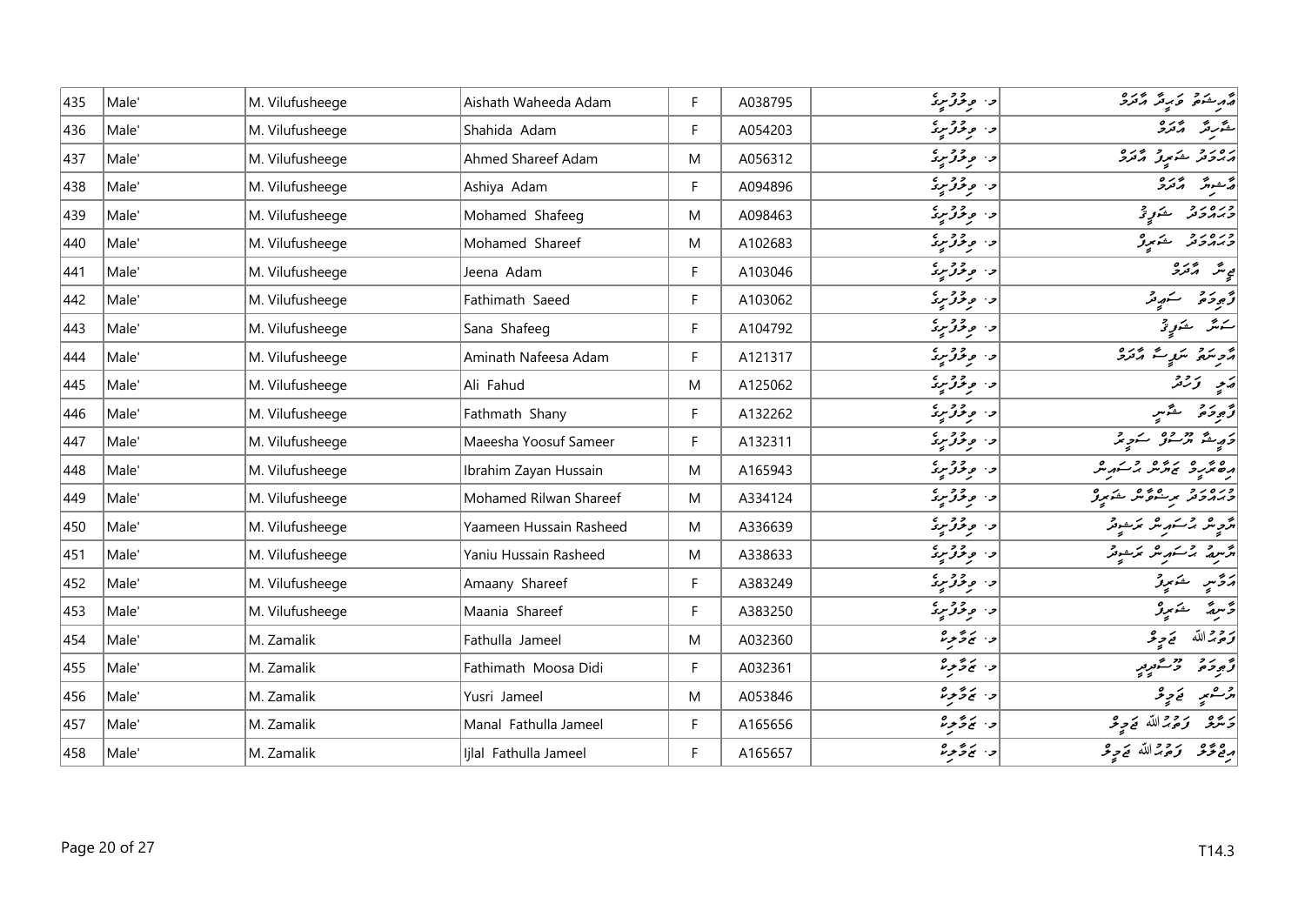## *w7qAn8m? sCw7mRo>u; wEw7mRw;sBo<*

| ايئرمين | $\overline{\phantom{a}}$ | ىر تە |
|---------|--------------------------|-------|
|         |                          |       |
|         |                          |       |
|         |                          |       |

## *w7q9r@w7m> sCw7qHtFoFw7s; mAm=q7 w7qHtFoFw7s;*

| ىر تە | $\mathcal{O} \times$<br>$\sim$ | $\sim$<br>. . | لترنثر |
|-------|--------------------------------|---------------|--------|
|       |                                |               |        |
|       |                                |               |        |
|       |                                |               |        |

| $\frac{2}{n}$ | $\overline{\phantom{a}}$ | اير هنه. | $\mathcal{O} \times$<br>سرسر |
|---------------|--------------------------|----------|------------------------------|
|               |                          |          |                              |
|               |                          |          |                              |
|               |                          |          |                              |

| ' ئىرتىر: | سر سر |  |
|-----------|-------|--|
|           |       |  |
|           |       |  |
|           |       |  |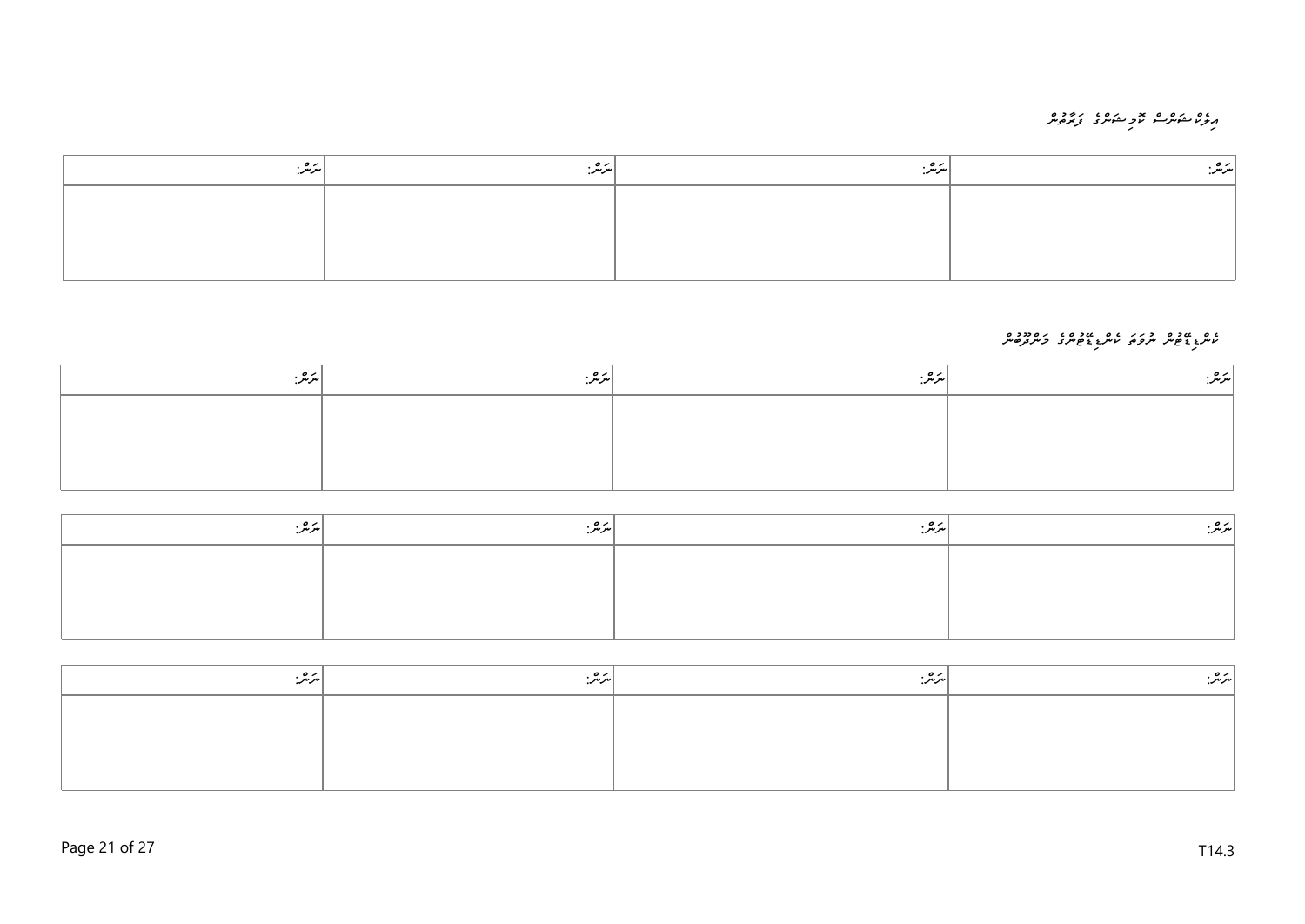| يزهر | $^{\circ}$ | ىئرىتر: |  |
|------|------------|---------|--|
|      |            |         |  |
|      |            |         |  |
|      |            |         |  |

| <sup>.</sup> سرسر. |  |
|--------------------|--|
|                    |  |
|                    |  |
|                    |  |

| ىئرىتر. | $\sim$ | ا بر هه. | لىرىش |
|---------|--------|----------|-------|
|         |        |          |       |
|         |        |          |       |
|         |        |          |       |

| يترمثر | $^{\circ}$ | يرمر. |
|--------|------------|-------|
|        |            |       |
|        |            |       |
|        |            |       |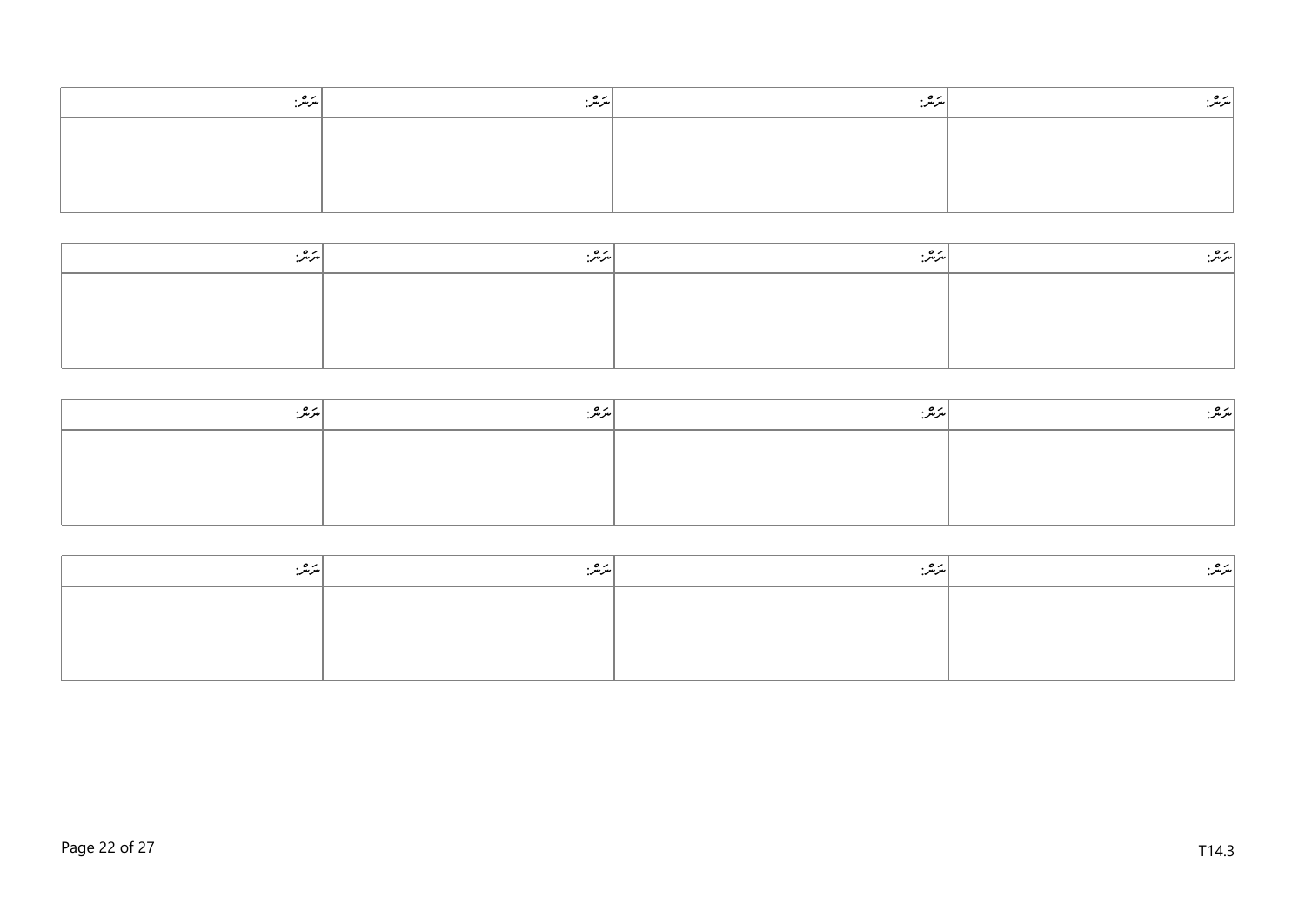| ير هو . | $\overline{\phantom{a}}$ | يرمر | اير هنه. |
|---------|--------------------------|------|----------|
|         |                          |      |          |
|         |                          |      |          |
|         |                          |      |          |

| ئىرتىر: | $\sim$<br>ا سرسر . | يئرمثر | o . |
|---------|--------------------|--------|-----|
|         |                    |        |     |
|         |                    |        |     |
|         |                    |        |     |

| انترنثر: | ر ه |  |
|----------|-----|--|
|          |     |  |
|          |     |  |
|          |     |  |

|  | . ه |
|--|-----|
|  |     |
|  |     |
|  |     |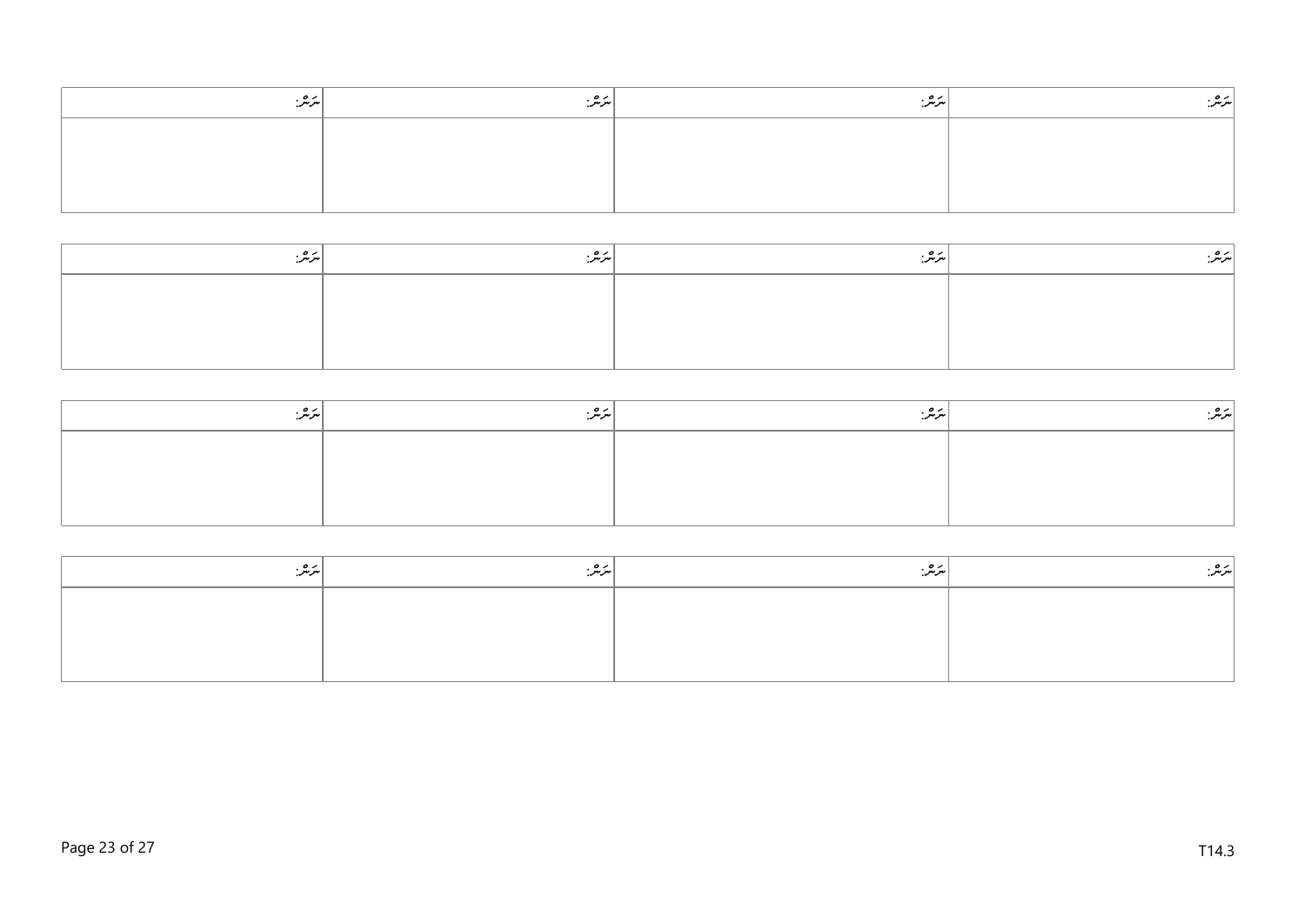| ير هو . | $\overline{\phantom{a}}$ | يرمر | اير هنه. |
|---------|--------------------------|------|----------|
|         |                          |      |          |
|         |                          |      |          |
|         |                          |      |          |

| ىئرىتى: | الترنثين | ا بر هر: | o <i>~</i><br>َ سرسر |
|---------|----------|----------|----------------------|
|         |          |          |                      |
|         |          |          |                      |
|         |          |          |                      |

| 'تترنثر: | 。<br>,,,, |  |
|----------|-----------|--|
|          |           |  |
|          |           |  |
|          |           |  |

|  | . ه |
|--|-----|
|  |     |
|  |     |
|  |     |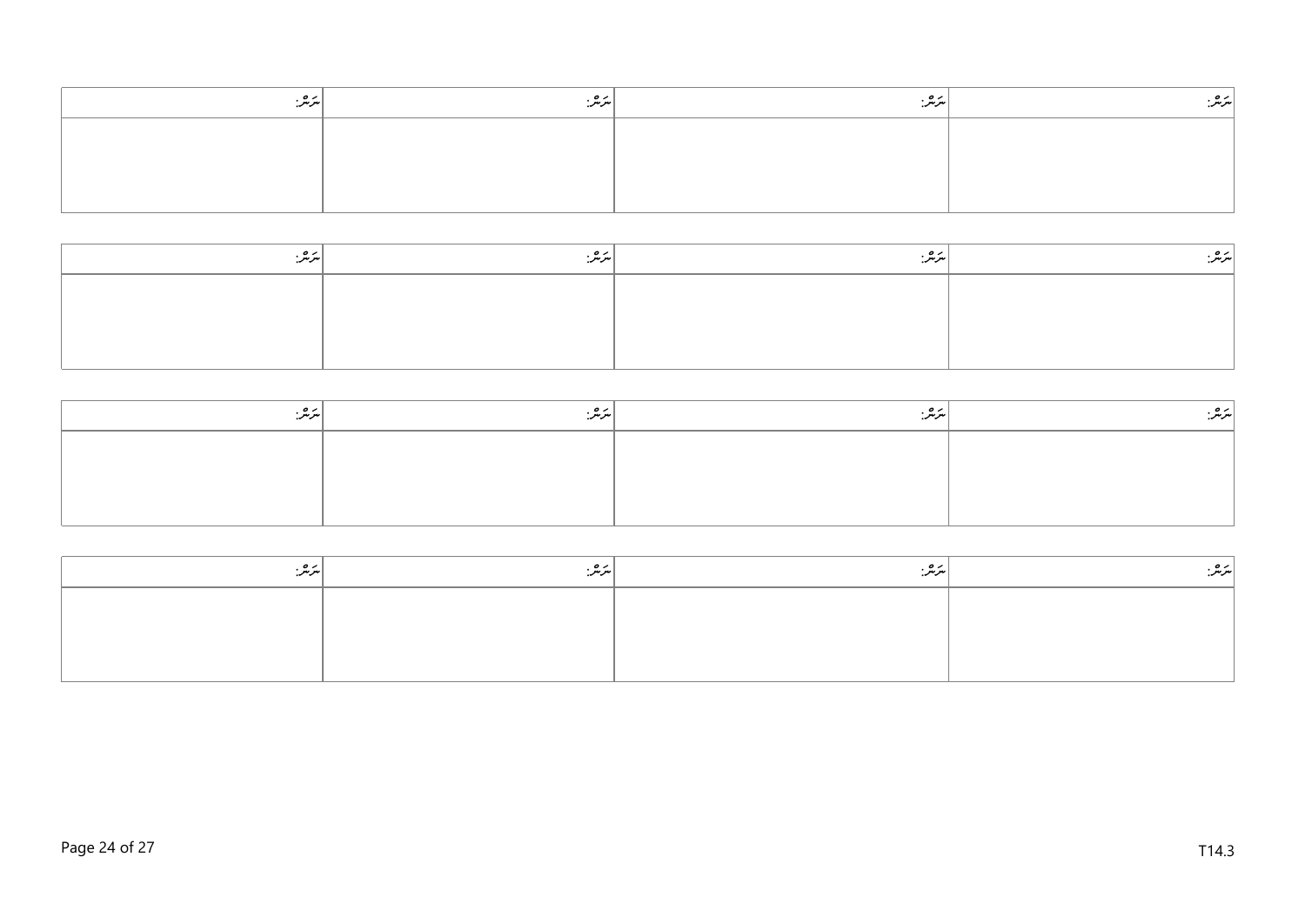| $\cdot$ | ο. | $\frac{\circ}{\cdot}$ | $\sim$<br>سرسر |
|---------|----|-----------------------|----------------|
|         |    |                       |                |
|         |    |                       |                |
|         |    |                       |                |

| ايرعر: | ر ه<br>. . |  |
|--------|------------|--|
|        |            |  |
|        |            |  |
|        |            |  |

| بر ه | 。 | $\overline{\phantom{0}}$<br>َ سومس. |  |
|------|---|-------------------------------------|--|
|      |   |                                     |  |
|      |   |                                     |  |
|      |   |                                     |  |

| 。<br>. س | ىرىىر |  |
|----------|-------|--|
|          |       |  |
|          |       |  |
|          |       |  |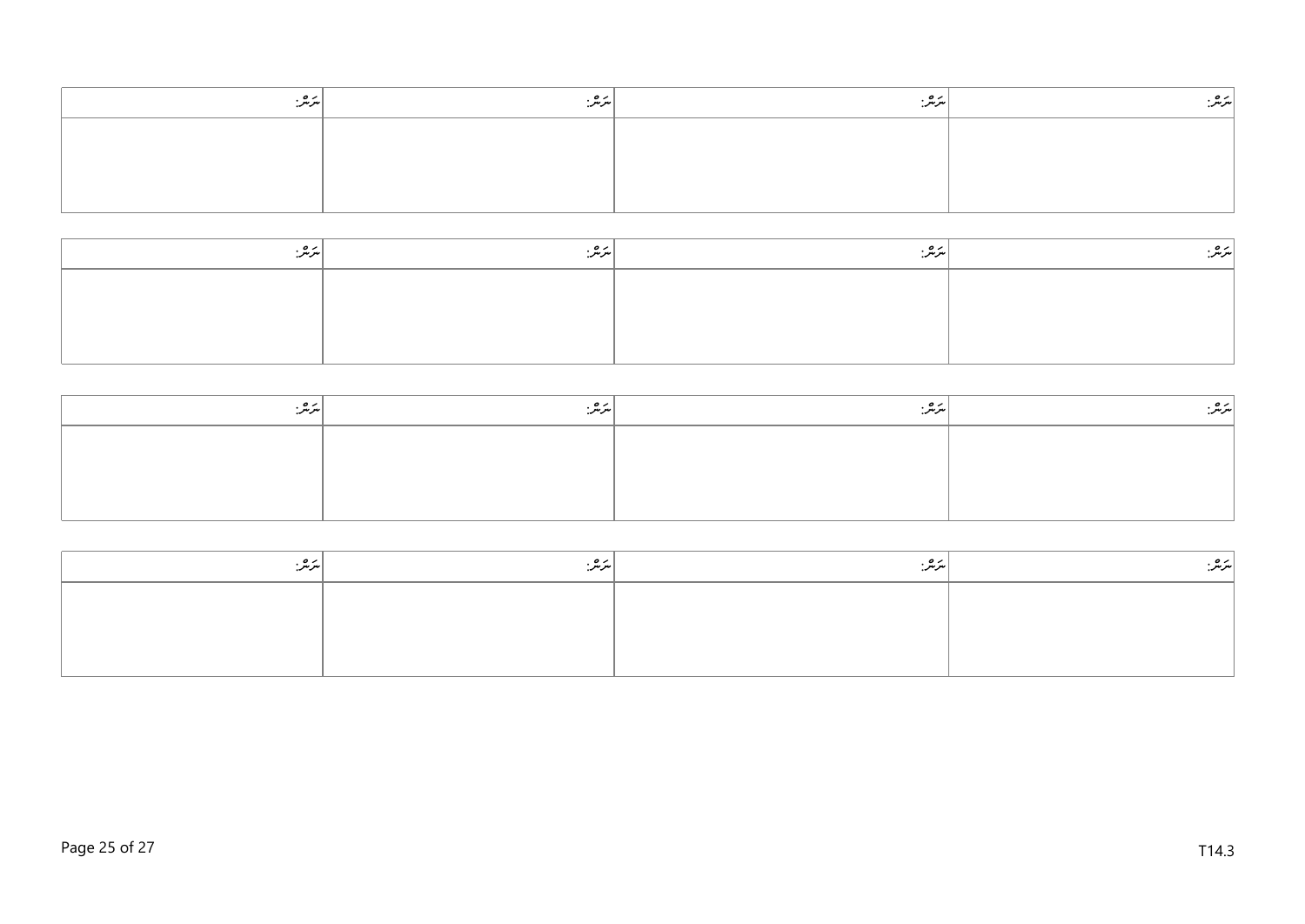| ير هو . | $\overline{\phantom{a}}$ | يرمر | لتزمثن |
|---------|--------------------------|------|--------|
|         |                          |      |        |
|         |                          |      |        |
|         |                          |      |        |

| ئىرتىر: | $\sim$<br>ا سرسر . | يئرمثر | o . |
|---------|--------------------|--------|-----|
|         |                    |        |     |
|         |                    |        |     |
|         |                    |        |     |

| انترنثر: | ر ه |  |
|----------|-----|--|
|          |     |  |
|          |     |  |
|          |     |  |

|  | . ه |
|--|-----|
|  |     |
|  |     |
|  |     |